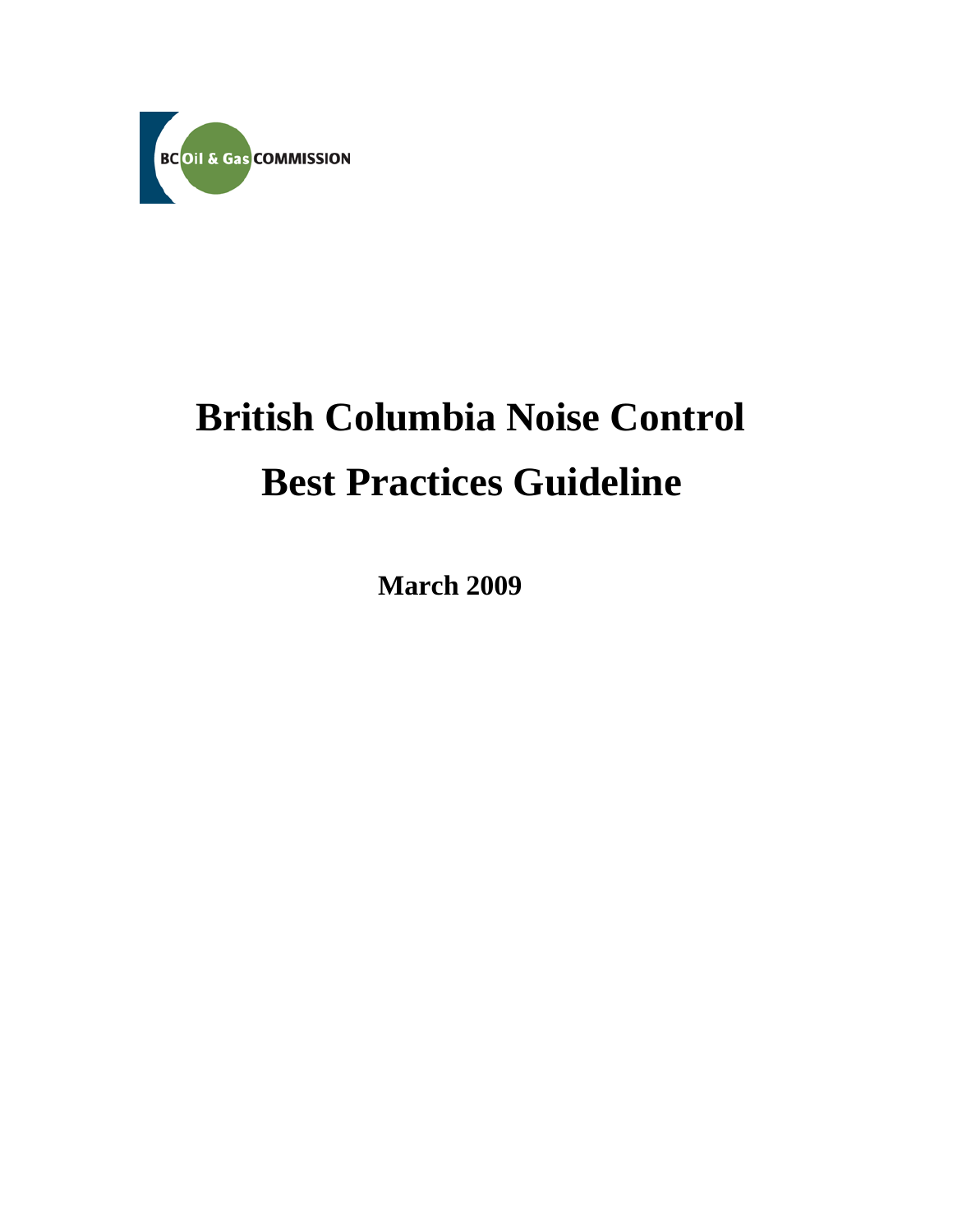

| 2.4 Permissible Sound Level (PSL) Determination for pre-1998 Facilities  11 |  |
|-----------------------------------------------------------------------------|--|
|                                                                             |  |
|                                                                             |  |
|                                                                             |  |
|                                                                             |  |
|                                                                             |  |
|                                                                             |  |
|                                                                             |  |
|                                                                             |  |
|                                                                             |  |
|                                                                             |  |
|                                                                             |  |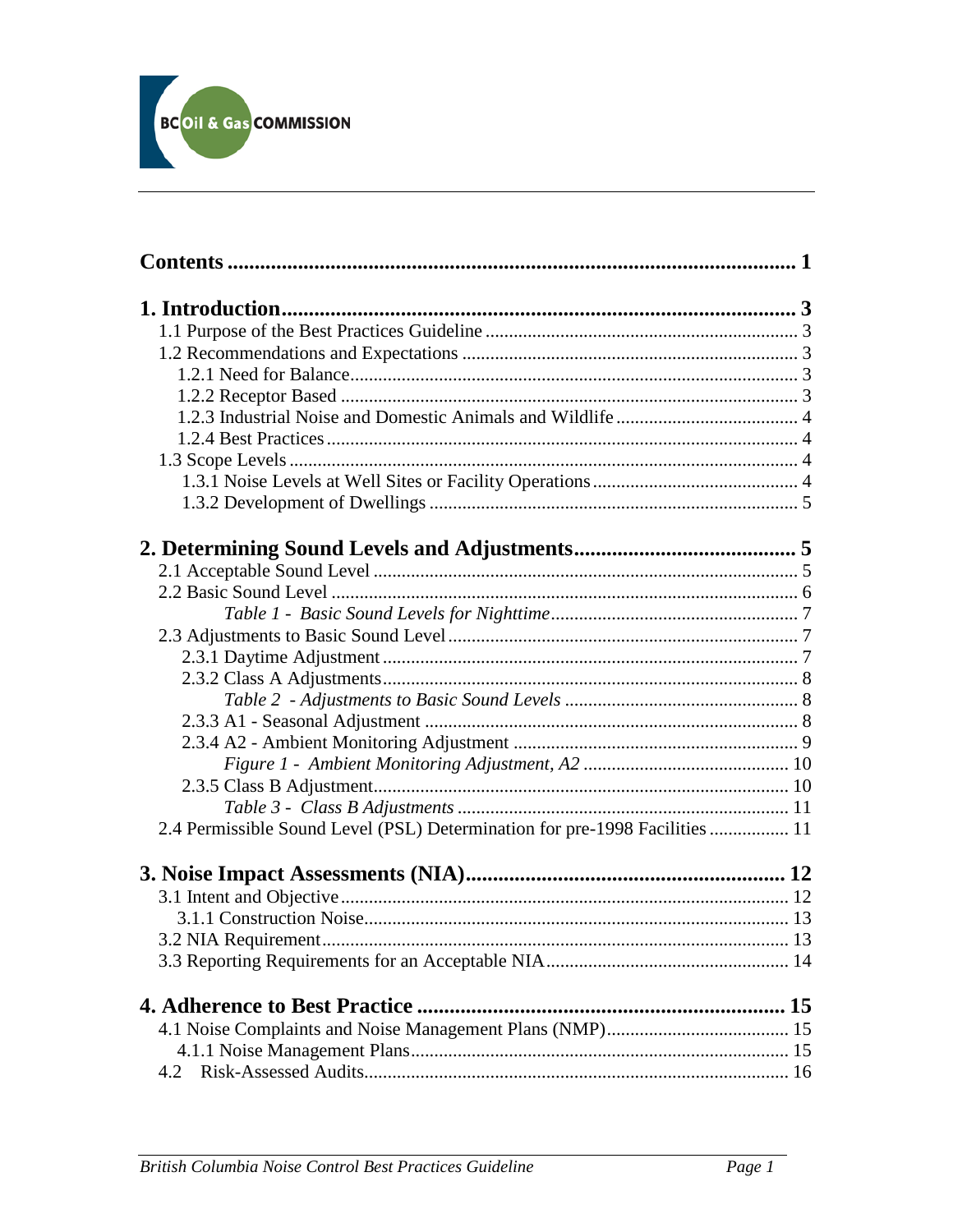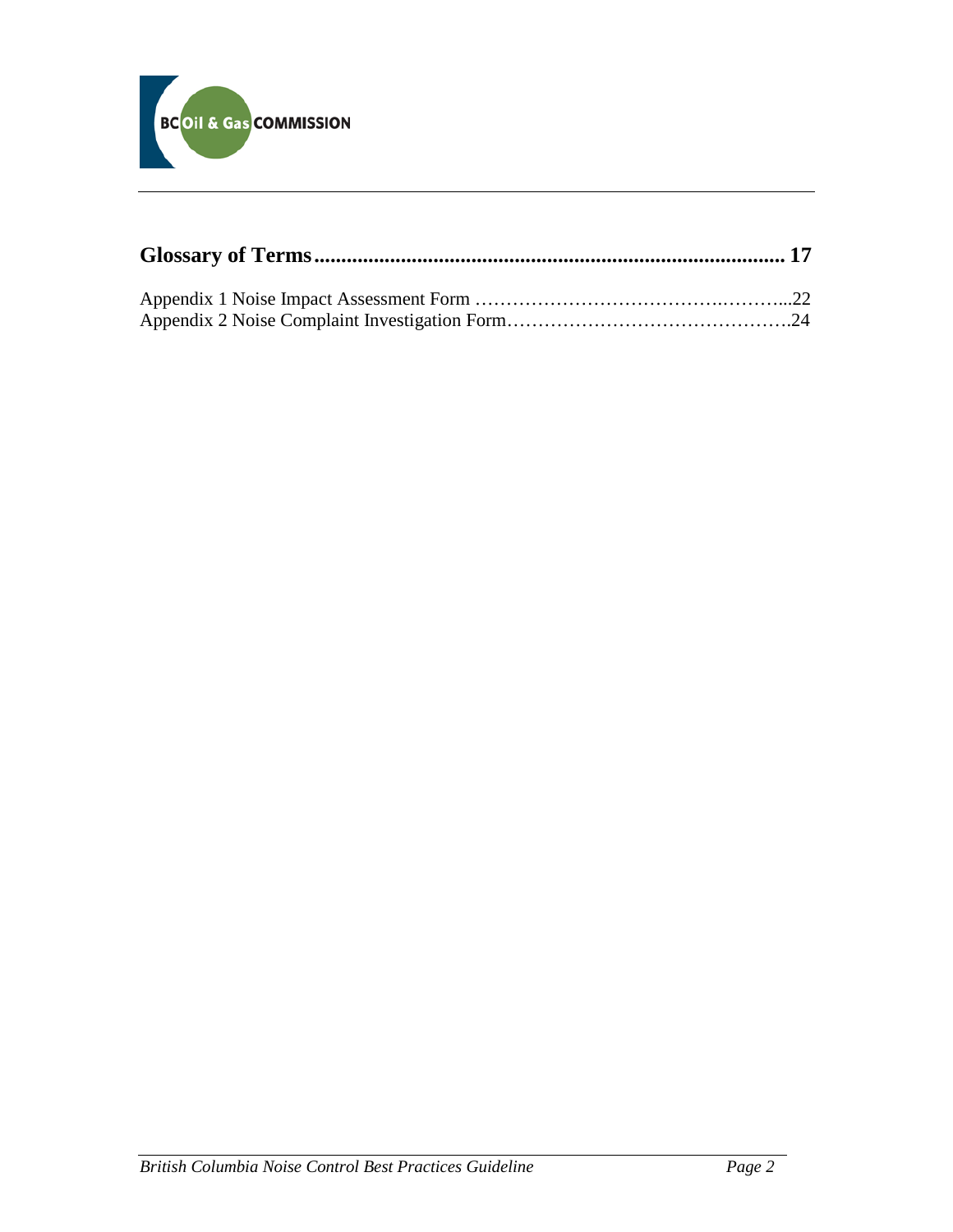

# <span id="page-3-0"></span>**1. Introduction**

# <span id="page-3-1"></span>**1.1 Purpose of the Best Practices Guideline**

*The British Columbia Noise Control Best Practices Guideline* outlines the requirements for noise control as they apply to operations, production facilities and gas processing plants ("facilities") under the jurisdiction of the BC Oil and Gas Commission (the Commission). The guideline also provides background information and guidance regarding noise management.

### <span id="page-3-2"></span>**1.2 Requirements and Expectations**

Recommended best practices are identified throughout this guideline and are numbered sequentially within each section.

For the purposes of this guideline, "operator" is used to designate the responsible duty holder (e.g., licensee, operator, company, applicant, approval holder, or permit holder) as specified in regulation and legislation.

### <span id="page-3-3"></span>**1.2.1 Need for Balance**

This guideline considers the interests of both nearby residents and the operator. It is not a guarantee that residents will not hear noise from a facility; rather, it aims to address indoor noise levels for residents near a facility. The guideline sets out Permissible Sound Levels (PSLs) for outdoor noise and attenuation of noise through the walls of a dwelling to decrease indoor sound levels so that normal sleep patterns are not disturbed.

### <span id="page-3-4"></span>**1.2.2 Receptor Based**

The guideline refers to noise at the point of the receptor (dwelling), rather than at the property line.

Measuring noise levels at the dwelling allows an operator to take maximum advantage of the normally substantial distance in rural areas between a facility and any dwellings. The only exception is for facilities in remote areas where a receptor is not present. In such cases, a PSL of 40 decibels absolute energy level equivalent (dBA Leq) during nighttime hours (the period between 22:00 and 07:00) should be met at 1.5 kilometers (km).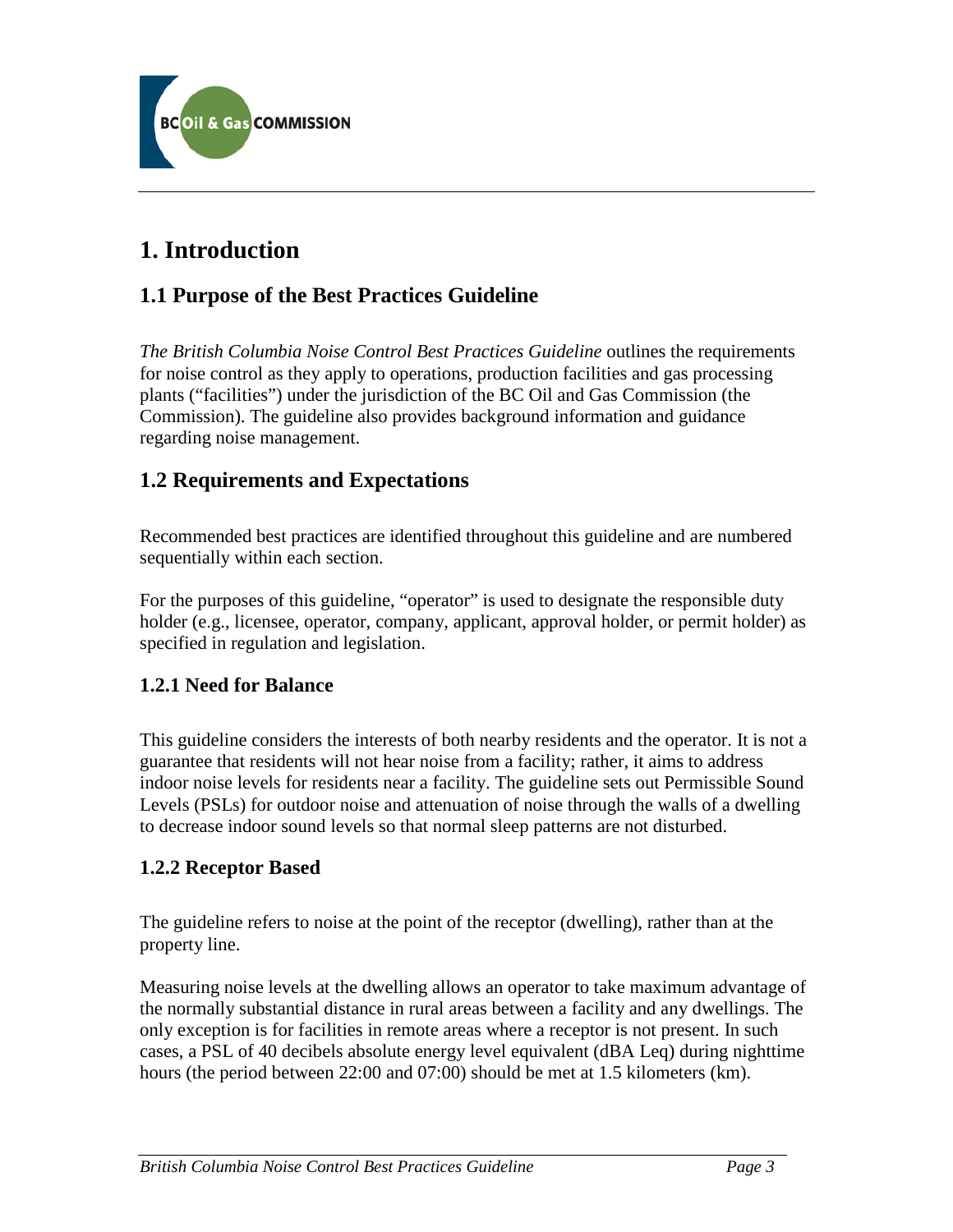

### <span id="page-4-0"></span>**1.2.3 Industrial Noise and Domestic Animals and Wildlife**

Landowners, residents and First Nations have often expressed concern about the impact of industrial noise on domestic animals and wildlife. The Commission continues to examine peer-reviewed scientific literature and traditional environmental knowledge on this subject and may address it further in future guideline revisions.

### <span id="page-4-1"></span>**1.2.4 Best Practices**

Operators are encouraged to adopt and incorporate a best practices approach to noise management within their maintenance and operating procedures. This includes regular fence-line measurements to determine if there are any significant changes to sound emanating from the facility and improving notification measures to neighbors of a planned noisy event. Operators wishing more information on a best practices approach may contact the Commission.

# <span id="page-4-2"></span>**1.3 Scope Levels**

This guideline applies to oil and gas activities approved under the *Oil and Gas Commission Act*, the *Petroleum & Natural Gas Act*, and the *Pipeline Act*.

Primary considerations are production facilities and gas processing plants, and, more specifically, compressor, process cooler, pump, and electrical generator installations.

It is expected that some cases will need to be dealt with on a site-specific, issues-oriented basis. For example, while the guideline does not set specific noise limits for construction activity, these activities should be conducted with consideration for potential noise. For more details about construction noise, see Section 3.1.1.

### <span id="page-4-3"></span>**1.3.1 Noise Levels at Well Sites or Facility Operations**

For drilling and servicing activities, well operators are responsible for noise control at well sites. Noise control practices during drilling and servicing activities are evaluated on a project and site-specific basis only and are initially assessed by Commission Field Inspection Staff.

While noise associated with heavy truck traffic and vibrations from facility operations are not specifically addressed in this guideline, operators are encouraged to take reasonable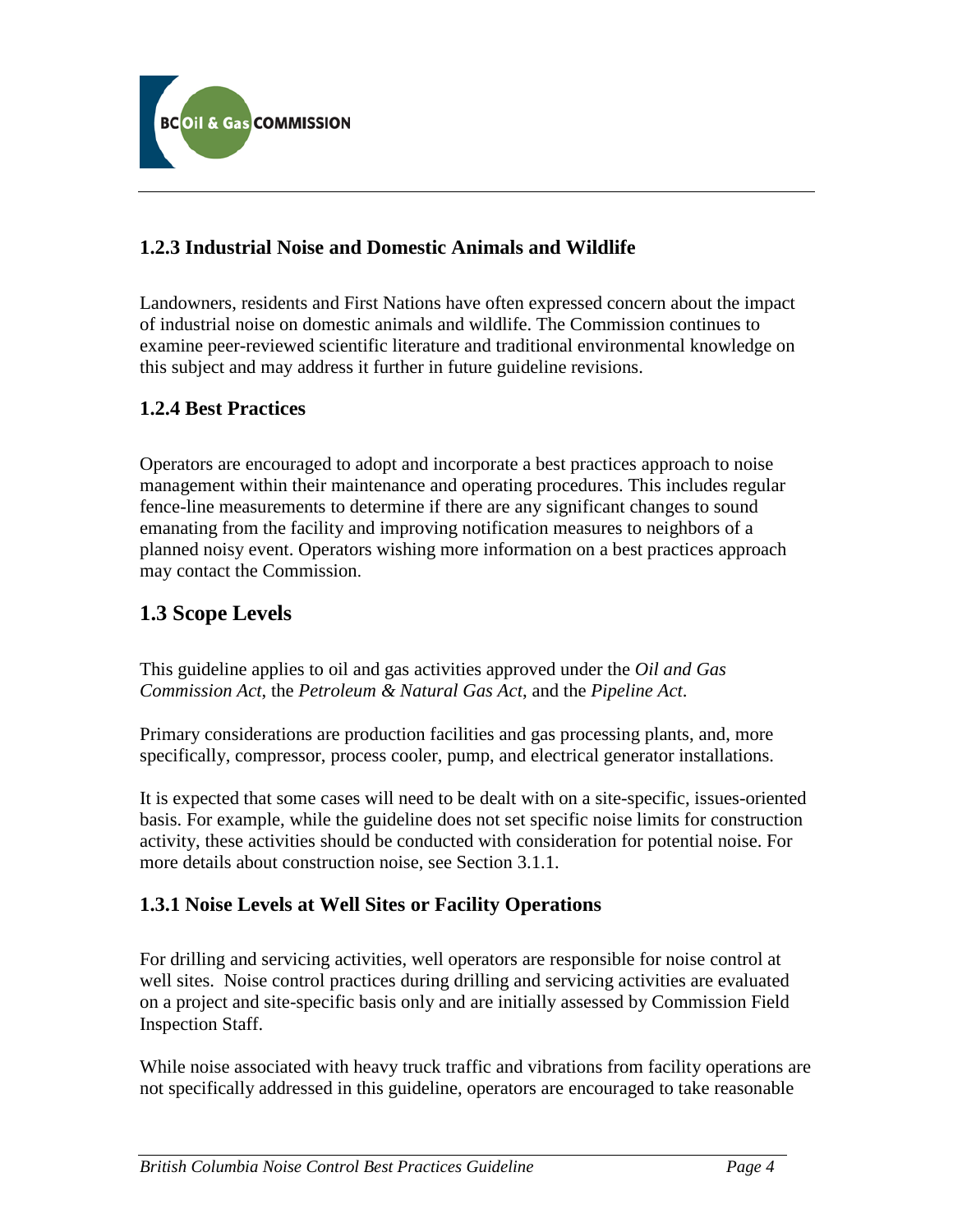

measure to minimize the impacts of heavy truck traffic and vibration.

If a noise complaint is received for a facility, a comprehensive sound survey may indicate that the cumulative facility contribution is equal to or less than the PSL. In situations where a comprehensive sound survey is not practical (equipment availability, time constraints) the Commission will accept a noise management plan.

Operators will be given a reasonable timeline to undertake corrective action. This includes time for sound monitoring, analysis, evaluation, equipment procurement and installation. Operators should be in communication with any complainants through all phases of corrective action.

### <span id="page-5-0"></span>**1.3.2 Development of Dwellings**

Operators are reminded to consider noise when choosing sites, designing facilities, and negotiating leases where future dwellings may be constructed. Operators are encouraged to communicate with nearby residents to identify potential future developments. Applicants' or operators' representatives are then requested to work proactively to minimize potential impacts on new developments.

Operators should communicate existing noise levels (using existing noise survey data or modeling data extrapolated to the proposed building site) to any landowners, residents, and developers proposing dwellings near a facility. In all cases, the operator is encouraged to keep documentation of communication between the operator and landowners, residents, and developers.

Where landowners, residents, or developers build dwellings near an existing facility, the PSL will be the existing noise level permissible at the new dwelling. The Commission requests operators to be prepared to meet the practices outlined in this guideline when new developments result in the facility exceeding the PSL.

# <span id="page-5-1"></span>**2. Determining Sound Levels and Adjustments**

# <span id="page-5-2"></span>**2.1 Acceptable Sound Level**

New facilities should meet a PSL of 40 dBA Leq (nighttime) at the nearest dwelling, or at 1.5 km from the facility fence line, whichever is the lesser distance.

If dwellings exist within 1.5 km, the PSL is determined as described below. Cases where development occurs after a facility has begun operations are covered in Section 1.3.2.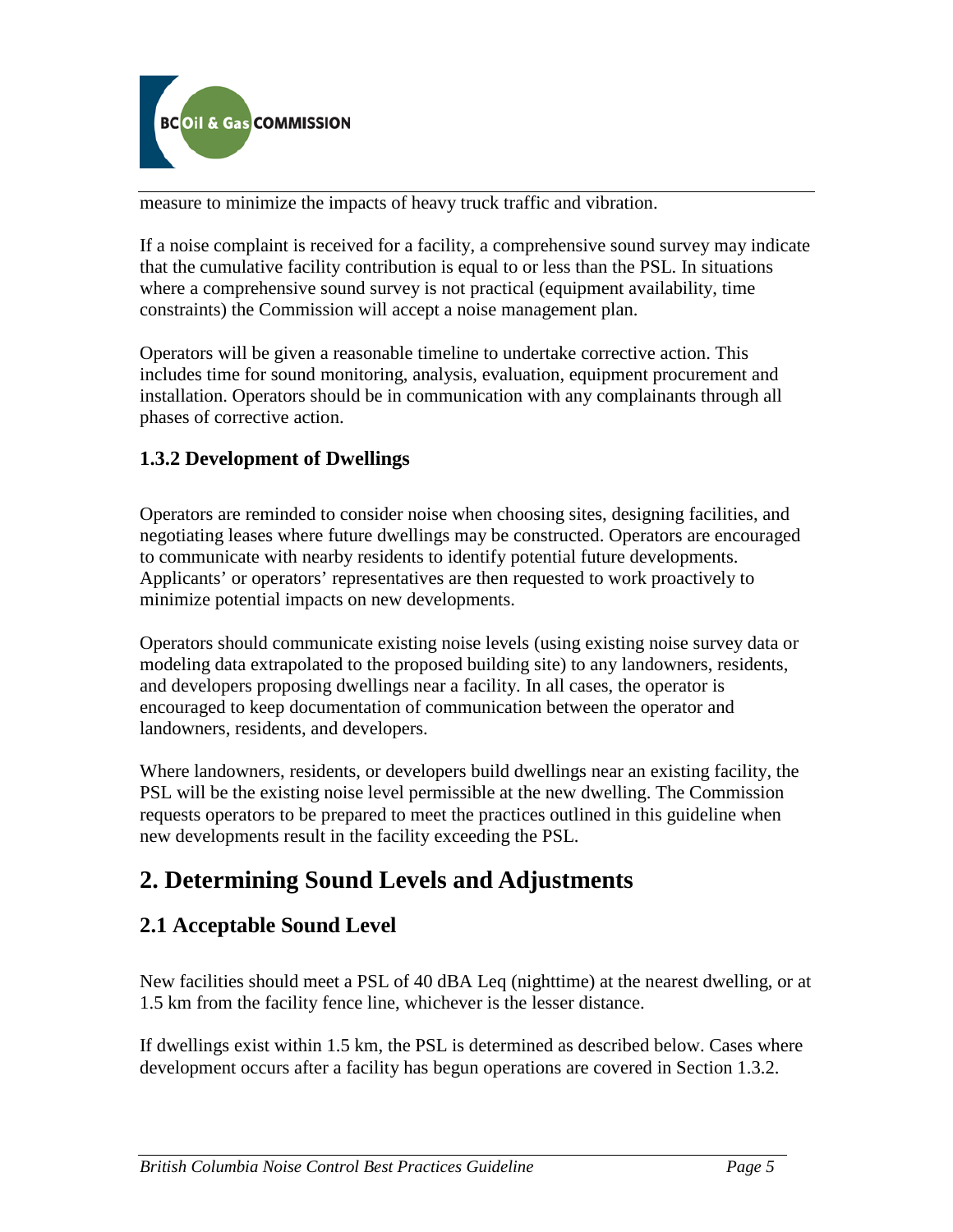

This section sets out the tables used to determine PSLs, basic sound levels (BSLs), and adjustments. The PSL is generally derived from the BSL, which includes a 5 dBA allowance to the ambient sound level, plus adjustments intended to more accurately reflect specific aspects of the facility and the environment.

The PSL is determined for the nearest dwelling(s) or dwelling(s) most directly in line with potential noise and is assigned to that dwelling unit.

Predicted facility noise levels, plus average rural ambient levels, are compared to the PSL in a Noise Impact Assessment (NIA) (Section 3.2). Actual isolated facility noise levels are compared to the PSL in complaint situations.

As the vast majority of noise concerns for residents occur during the summer months, the PSL definition is based on summertime (May  $1<sup>st</sup>$  to October  $1<sup>st</sup>$ ) conditions. If complaints do occur in the winter, the PSL may be modified to reflect site-specific winter conditions.

The PSL is calculated as follows:

|             | $Permissible = Basic Sound + Daytime + Class A +$ |            |            | Class B    |
|-------------|---------------------------------------------------|------------|------------|------------|
| Sound Level | Level                                             | Adjustment | Adjustment | Adjustment |
|             | (Table 1)                                         |            | (Table 2)  | (Table 3)  |

# *The PSL should not exceed 40 dBA Leq during nighttime hours which is the period between 22:00 and 07:00.*

PSLs do not apply in emergency situations.

An emergency is an unplanned event requiring immediate action. Events occurring more than four times a year at any one facility are not considered unplanned. Planned maintenance or operational events (e.g., blow downs, catalyst changes) may be considered temporary activities and thus qualify. Prior to such events, operators should inform nearby residents of the potential for increased sound levels and should make every attempt to schedule events during daytime hours to reduce the noise impact on nearby residents.

# <span id="page-6-0"></span>**2.2 Basic Sound Level**

Nighttime BSLs can be determined from Table 1. See Section 2.3.1 for the adjustment used for daytime values. Based on research conducted by a neighboring jurisdiction, the average rural ambient sound level is approximately 35 dBA Leq at night. Therefore, the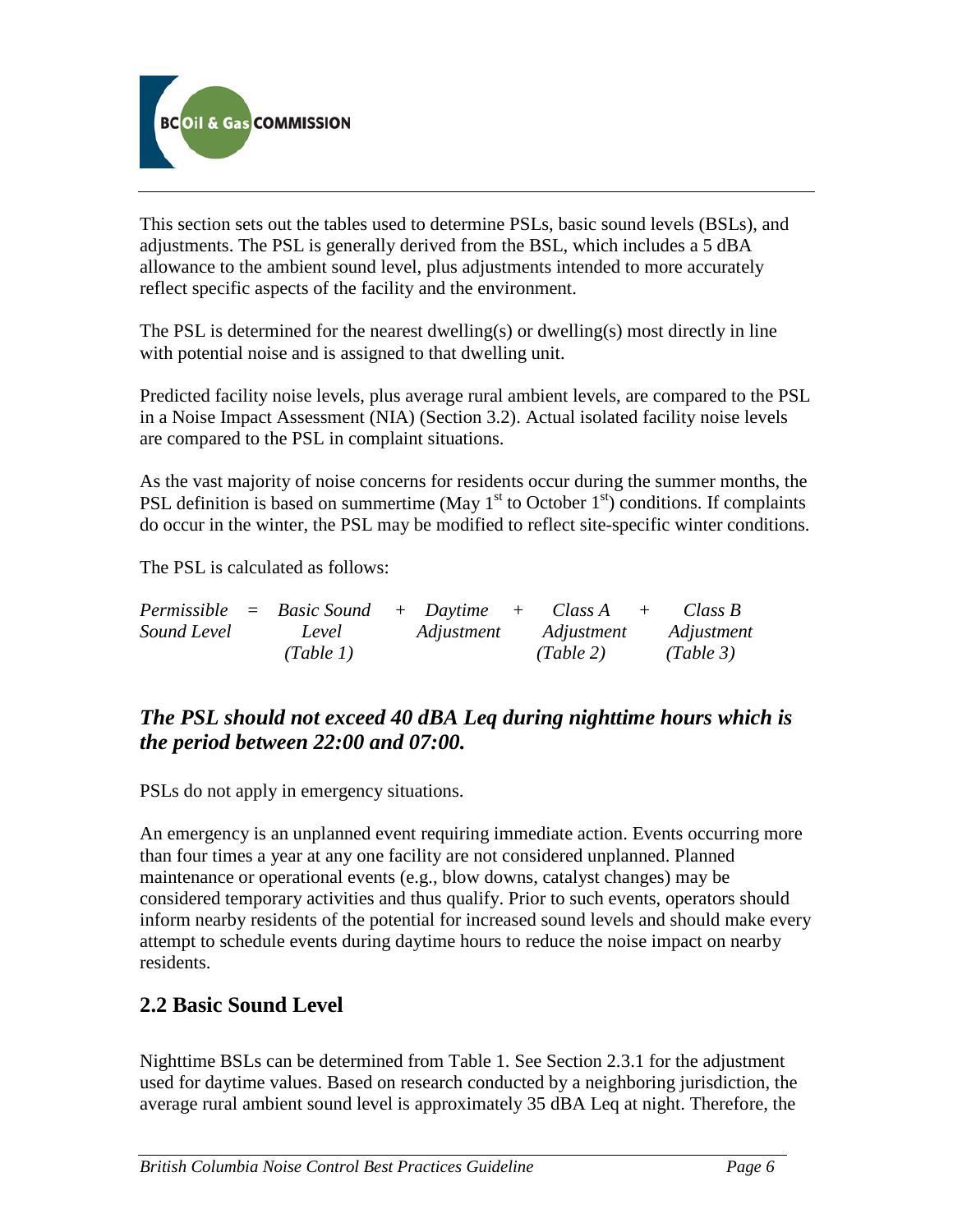

BSL is determined to be 40 dBA Leq (5 dBA Leq above ambient) to generate the minimum PSL. Moving down each column in Table 1, an adjustment is made to the BSL for proximity to transportation noise sources. Moving across each row, an adjustment to the BSL is made for higher population density.

|                                    | Dwelling unit density per quarter section of land               |                                                                   |                                                                  |  |
|------------------------------------|-----------------------------------------------------------------|-------------------------------------------------------------------|------------------------------------------------------------------|--|
| <b>Proximity to Transportation</b> | 1 - 8 dwellings;<br>$22:00 - 07:00$<br>(nighttime)<br>(dBA Leq) | 9 - 160 dwellings;<br>$22:00 - 07:00$<br>(nighttime)<br>(dBA Leg) | $>160$ dwellings;<br>$22:00 - 07:00$<br>(nighttime)<br>(dBA Leq) |  |
| Category 1                         | 40                                                              | 43                                                                | 46                                                               |  |
| Category 2                         | 45                                                              | 48                                                                | 51                                                               |  |
| Category 3                         | 50                                                              | 53                                                                | 56                                                               |  |

#### *Table 1 - Basic Sound Levels for Nighttime\**

Notes:

- The average rural ambient noise level is 5 dBA less than the BSL.
- Category 1—dwelling units more than 500 m from heavily travelled roads and/or rail lines and not subject to frequent aircraft flyovers.
- Category 2—dwelling units more than 30 m but less than 500 m from heavily travelled roads and/or rail lines and not subject to frequent aircraft flyovers.
- Category 3—dwelling units less than 30 m from heavily travelled roads and/or rail lines and/or subject to frequent aircraft flyovers.
- Density per quarter section—refers to a quarter section with the affected dwelling at the centre (a 451 m radius). For quarter sections with various land uses or with mixed densities, the density chosen is then averaged for the area under consideration.

# <span id="page-7-0"></span>**2.3 Adjustments to Basic Sound Level**

### <span id="page-7-1"></span>**2.3.1 Daytime Adjustment**

The daytime adjustment recognizes that daytime ambient sound levels are commonly 10 dBA Leq higher than nighttime levels and that nighttime noise disturbances are generally considered less acceptable. The daytime period is 07:00 to 22:00, and the daytime adjustment is 10 dBA Leq above the nighttime.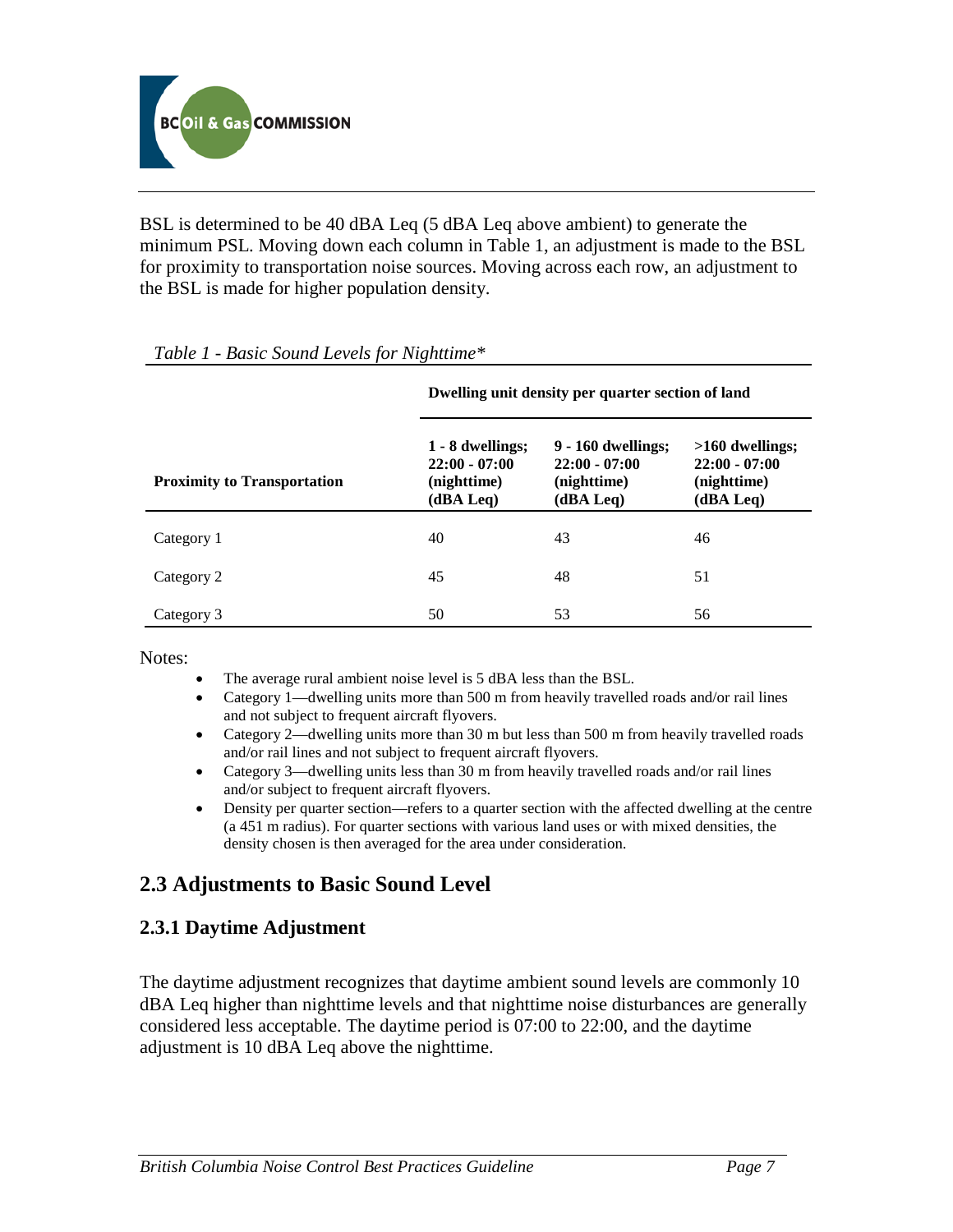

### <span id="page-8-0"></span>**2.3.2 Class A Adjustments**

Class A adjustments are based on the nature of the activity and/or actual ambient sound levels.

Technical verification should be supplied to use any of the adjustments to the BSL. More than one Class A adjustment may be claimed for permanent facilities if applicable to a maximum of 10 dBA Leq.

<span id="page-8-1"></span>

| <b>Class</b> | <b>Reason for Adjustment</b> Value (dBA Leq)   |                |
|--------------|------------------------------------------------|----------------|
| A1           | Seasonal adjustment<br>(wintertime conditions) | 0 to $+5$      |
| A2           | Ambient monitoring<br>adjustment               | $-10$ to $+10$ |

\*Class A Adjustment = Sum of A1 and A2 (as applicable), but not to exceed a maximum of 10 dBA Leq.

### <span id="page-8-2"></span>**2.3.3 A1 – Seasonal Adjustment**

The PSL determination is for summertime conditions. Therefore, a seasonal adjustment may be approved for wintertime complaints. However, operators should not add this adjustment when determining the PSL for design purposes. Seasonal adjustment should only be used when warranted under the best practices guideline.

<span id="page-8-3"></span>In consultation with the Commission, the PSL may be modified to reflect site-specific conditions for seasonal issues. For example, if it is demonstrated that the facility may affect a winter recreation area where a quiet environment is a key aspect, the seasonal adjustment is not permitted.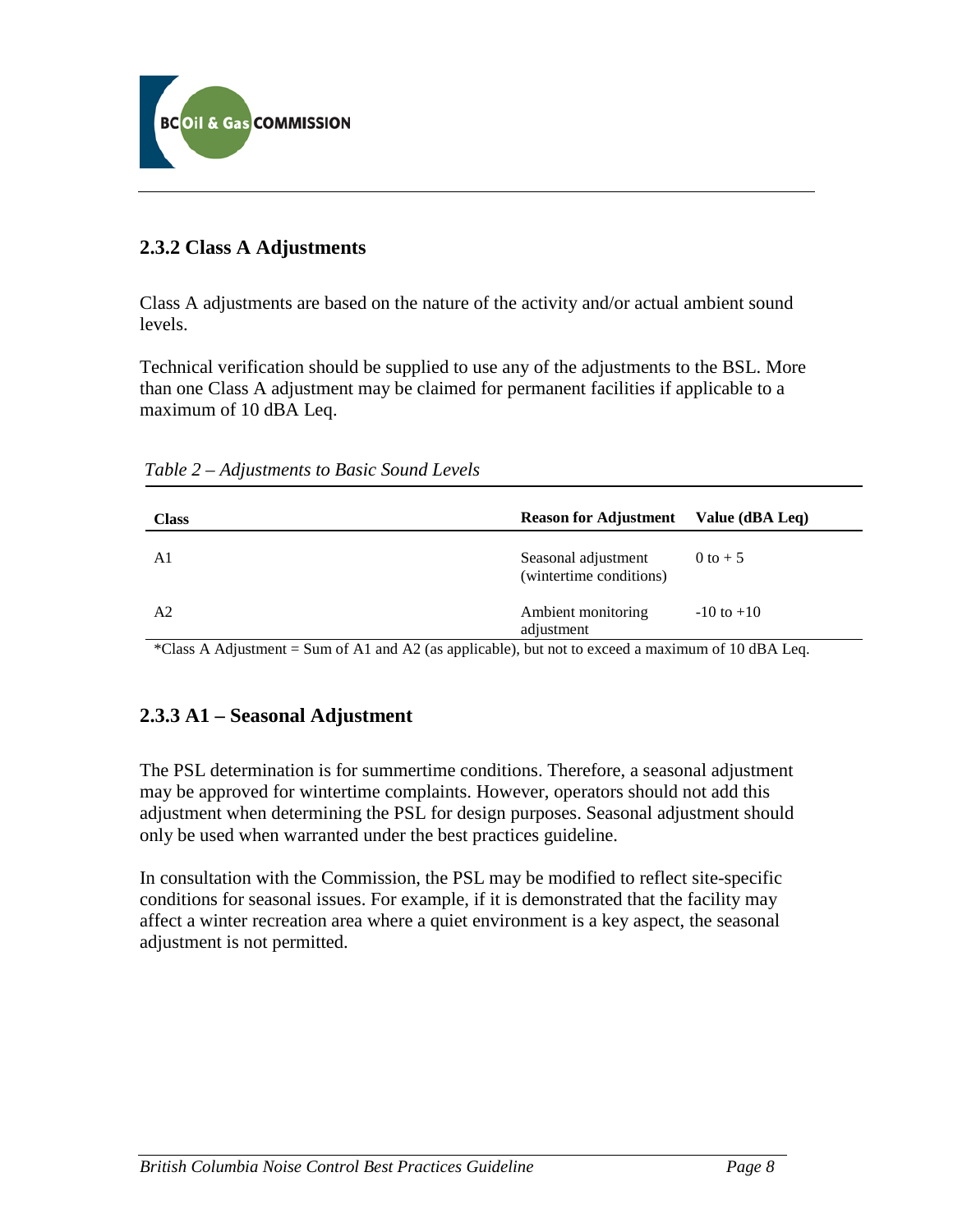

### **2.3.4 A2 – Ambient Monitoring Adjustment**

The ambient sound level (ASL) is the average sound environment in a given area without contribution from any energy-related industry. An adjustment for an incremental change to the BSL is applicable only when BSLs (Table 1) are thought not to be representative of the actual sound environment and when ASLs have been measured. The only two cases where it may be necessary to determine the ambient sound level are:

- areas considered to be pristine (defined in Appendix 1), and
- areas with non-energy industrial activity that would impact the background noise levels.

In either case, operators should obtain prior approval from the Commission to determine if an ambient sound adjustment is applicable.

Operators may choose to conduct background noise surveys determining the total noise levels currently existing in an area. The background noise levels include all current noise sources (such as energy-related industry, non-energy industry, transportation).

An ambient sound monitoring survey consists of a 24-hour continuous sound monitoring survey, with measured ASLs presented for daytime and nighttime periods, conducted 15 m from the nearest dwelling or dwelling most likely to be affected and under representative conditions. The 15 m requirement may be altered if it is considered to be physically impossible or acoustically illogical.

Ambient sound surveys should be conducted *without* any energy-related industrial components.

See Figure 1 to determine the appropriate adjustment value, A2, which will be added to any other applicable Class A adjustment factors.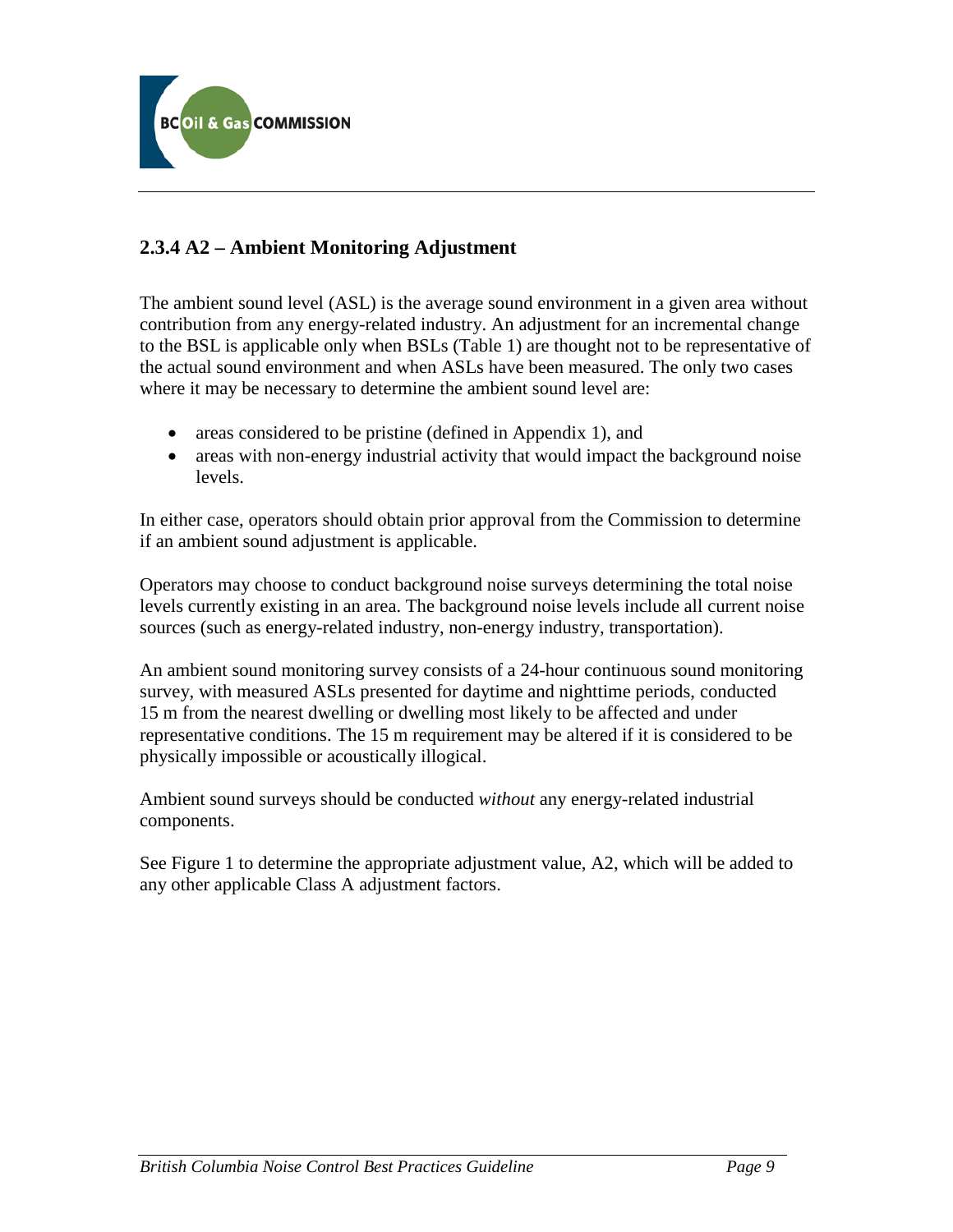



<span id="page-10-0"></span>*Figure 1 - Ambient Monitoring Adjustment, A2* 

#### **To Use Figure 1:**

- Determine the difference between the BSL (Table 1) for the appropriate dwelling density and transportation proximity and the measured ASL to the nearest whole number.
- Look up this difference on the x-axis of Figure 1
- Move up on the figure until the plotted line is intersected
- Move left on the figure and read off the applicable A2 adjustment factor; it may be positive or negative.
- <span id="page-10-1"></span>• Add this adjustment factor to any other applicable Class A adjustment factors to arrive at the Class A adjustment. Note that if the sign of A2 is negative, you will be adding a negative number to arrive at the Class A adjustment.

### **2.3.5 Class B Adjustment**

These values are intended to permit adjustments to the BSLs based on responses to temporary noise-generating activity. Temporary activities will be considered appropriately.

In order to use this adjustment, operators should inform residents of the duration and character of the noise.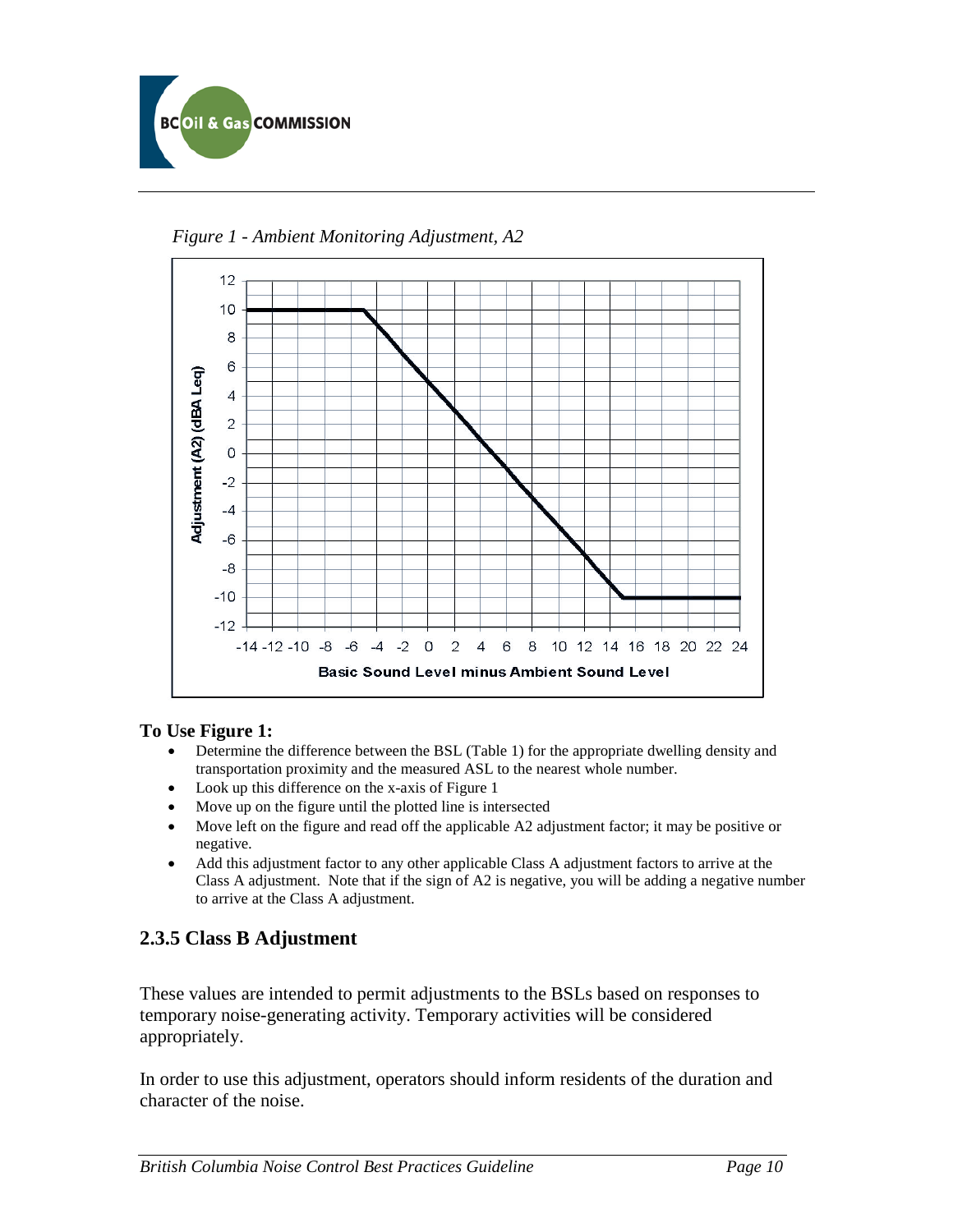

Note that for the purposes of the best practices guideline, any activity lasting longer than 60 days is not considered temporary (drilling, geophysical operations and lease or road construction).

| <b>Class</b>   | <b>Duration of Activity</b> | Value (dBA Leq) |
|----------------|-----------------------------|-----------------|
| B <sub>1</sub> | 1 day                       | $+15$           |
| B <sub>2</sub> | 7 days                      | $+10$           |
| B <sub>3</sub> | $\leq 60$ days              | $+5$            |
|                |                             |                 |
| <b>B4</b>      | $> 60$ days                 | $\theta$        |

<span id="page-11-0"></span>*Table 3 - Class B Adjustments\** 

\*Class B Adjustment = one only of B1, B2, B3, or B4.

# <span id="page-11-1"></span>**2.4 Permissible Sound Level (PSL) Determination for pre-1998 Facilities**

Facilities constructed and in operation prior to October 1998 are considered 'deferred facilities'. Such facilities are excused from following the same criteria as facilities constructed after this time period.

This does not exempt these facilities from guideline best practices, but recognizes that they were potentially designed without the same consideration for noise as recently constructed facilities.

Deferred facilities without outstanding noise complaints registered against them with the Commission are considered to meet community noise tolerance levels. This existing noise level is considered to be the PSL for the facility if it is currently above the PSL as calculated using Section 2.

In cases where a complaint is registered, the PSLs are determined by application of the BSLs and adjustments (Section 2).

For facilities not meeting appropriate site-specific PSL levels as set out in this best practices guideline, operators may be required to bring the facility into alignment with this guideline.

The pre-expansion or pre-modification PSL will become the PSL for the expanded facility if it is currently above the PSL as calculated using Section 2.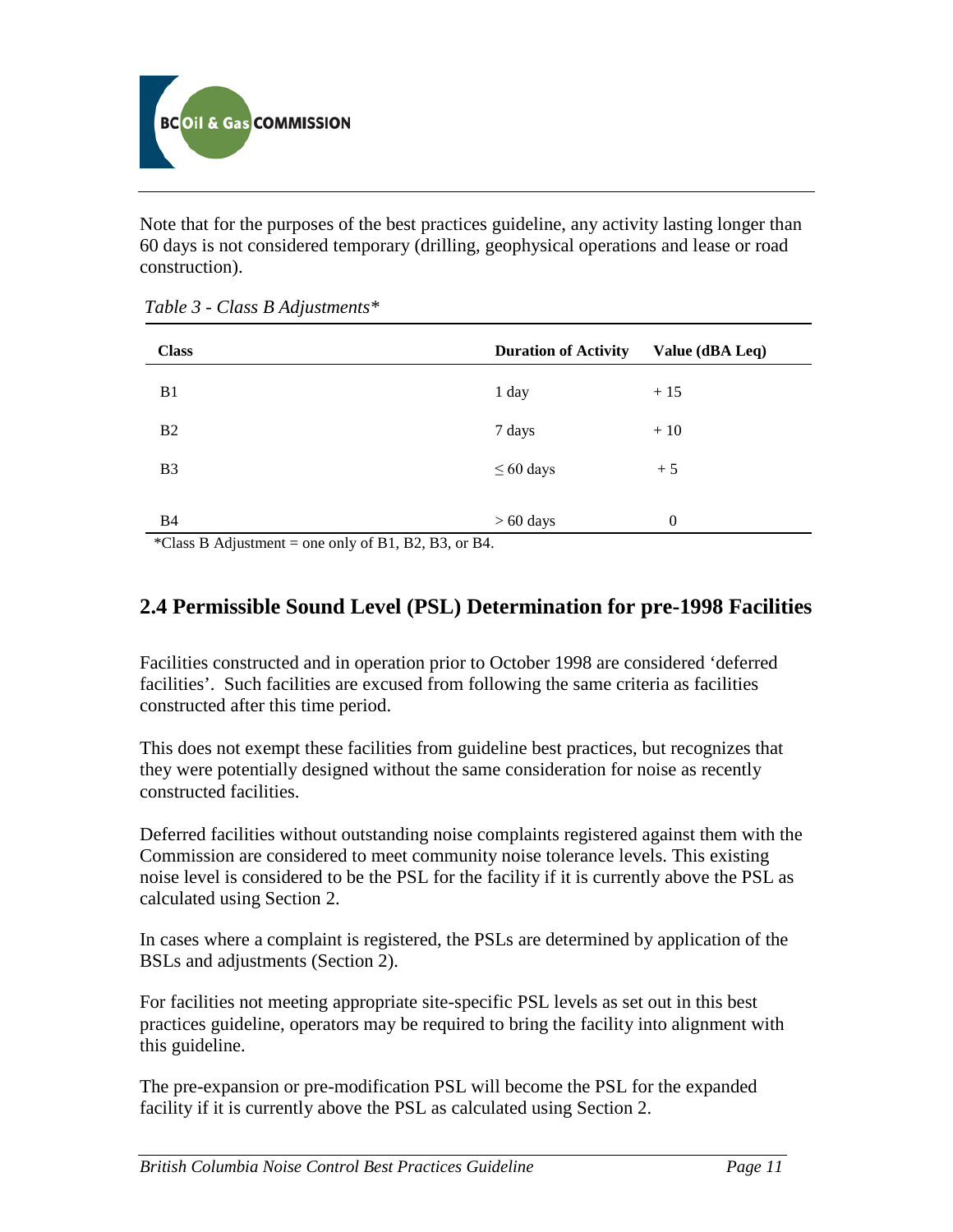

Existing noise sources at a facility should be reduced in acoustic output to make room for the introduction of new noise sources so that there is no net increase in noise emitted from the facility.

# <span id="page-12-0"></span>**3. Noise Impact Assessments (NIA)**

# <span id="page-12-1"></span>**3.1 Intent and Objective**

An NIA is required to ensure that operators consider possible noise impacts before a facility is constructed or in operation.

It is suggested that a facility be designed with a suitable margin of safety (for example, 5 dBA Leq below the PSL) to cover absolute worst-case situations such as possible low frequency noise and inability to mitigate noise measures to meet performance levels. The cost to retrofit may be significantly more than if noise mitigation measures are incorporated into the design of a facility.

An NIA predicts what the sound level will be from the proposed facility at the nearest or most likely to be affected permanent or seasonally occupied dwelling. Best practical technology (accounting for cost versus benefit) should be considered to minimize potential noise for existing dwellings.

#### **The facility should be modeled under operating conditions**.

For example, if the compressor is modeled to operate with doors and windows closed, the facility should operate under those conditions to meet the PSL. Operators are encouraged to consider the potential for future development of dwellings.

Operators moving into an area should establish good relationships by discussing noise matters with area residents during the design, construction, and operating phases of an energy facility

If a complaint is registered after a facility is in operation, operators should meet the PSL as determined by this guideline.

It is in the operator's best interest to achieve the most accurate predicted sound level possible.

An applicant planning a facility in an area where there is already an energy industry presence should ensure that the new facility will not cause overall sound levels to exceed the PSL.

The applicant may wish to discuss the proposed project with adjacent operators to examine potential sound attenuation measures that are both effective and economical.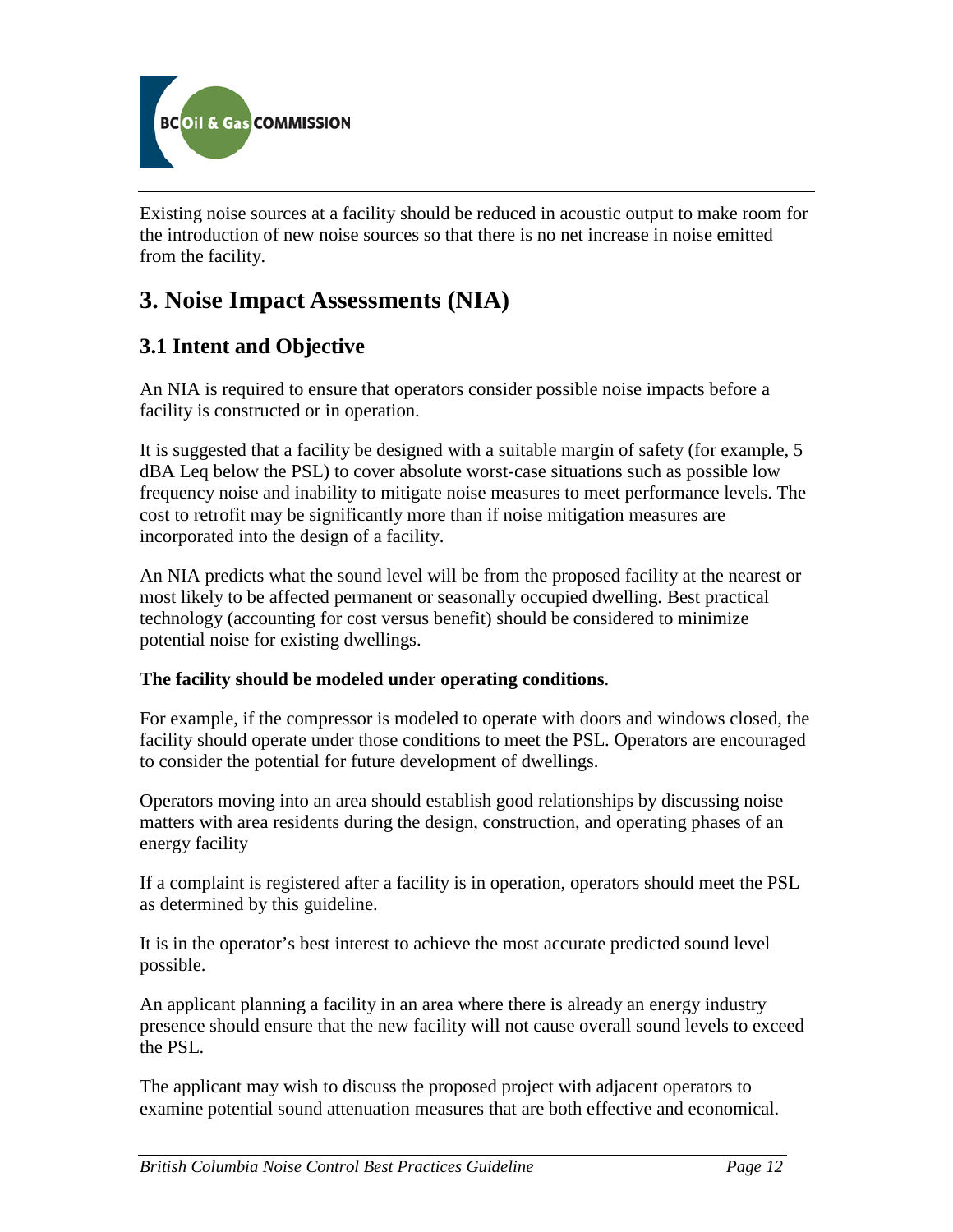

### <span id="page-13-0"></span>**3.1.1 Construction Noise**

Operators should take the following reasonable mitigating measures to reduce construction noise from new facilities or modifications to existing facilities. Operators should:

- conduct construction activity between the hours of 07:00 and 22:00;
- advise nearby residents of potential noise-causing activities and schedule these events to reduce disruption;
- ensure all internal combustion engines are fitted with appropriate muffler systems; and,
- take advantage of acoustical screening from existing on-site buildings to shield dwellings from construction equipment noise.

In the event a complaint is made during construction, operators are requested to work with the complainant to resolve or come to a mutually agreed upon resolution.

# <span id="page-13-1"></span>**3.2 NIA Requirement**

Applicants should complete an NIA for any new facility where there is reasonable expectation of a continuous noise source; for modifications to existing facilities where there is a reasonable expectation of changes in noise source or level; and if there is a receptor within 1.5 km distance. The Commission may request an NIA without notice of operator expectation of noise increases.

Unless specified by the Commission, an NIA does not have to be included with the facility application if analysis indicates consistency with best practices in this guideline.

Applicants should keep a copy of the NIA and have it available in case of audit. If an NIA indicates inability to meet with the PSL, the applicant should consider further attenuation measures. If such measures are not practical, the applicant should include the completed NIA with the application, along with reasons why the measures proposed to reduce noise levels are not practical.

Drilling and servicing rigs fall into the temporary facility category even if they are expected to be at a location more than 60 days. Temporary activities generally do not require an NIA. Operators are responsible for noise control.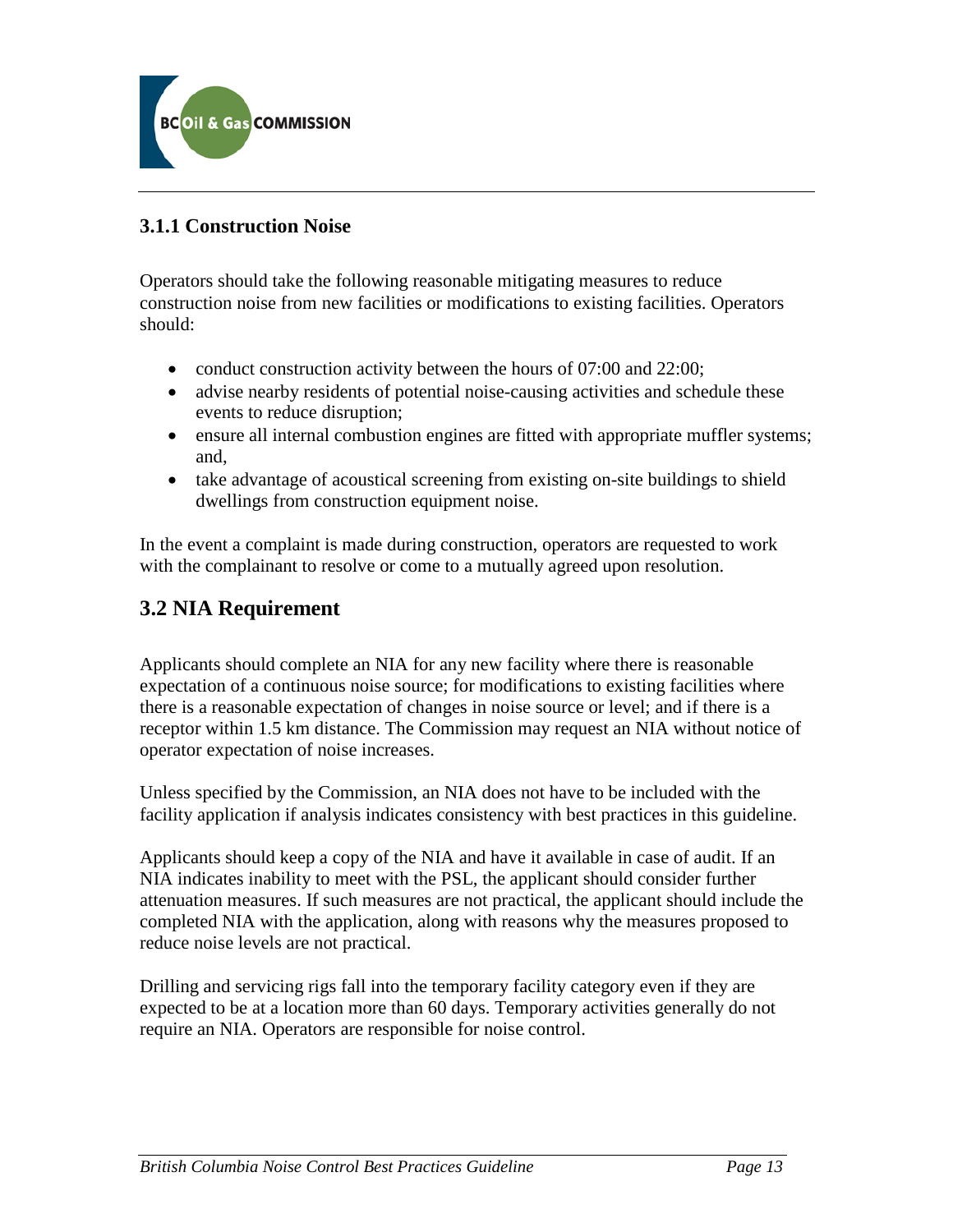

# <span id="page-14-0"></span>**3.3 Reporting Requirements for an Acceptable NIA**

As part of a facility application, operators may be required to show that the facility meets the requirements in this guideline*.* All supporting information should also be available:

- in case the Commission conducts an audit on the facility application, and
- for reference if a noise complaint is registered.

Acceptable NIAs should include the following information:

PSL - Identify the PSL and the direction and distance to the nearest or most impacted dwelling(s). This includes all details on how the PSL was calculated and any adjustments claimed.

Sound Source Identification - Identify major sources of noise (such as cooler fans, exhaust noise, and pump noise) from the facility and their associated sound power/pressure levels.

• Indicate the source of sound data (vendors, field measurements, theoretical estimates, etc). Note that use of any theoretical data or extrapolation techniques can lead to inaccuracies and are therefore less reliable than actual field measurements made once equipment is in place.

Operating Conditions - When using manufacturer's data for expected performance, it may be necessary to modify the data to account for actual operating conditions (indicate design conditions, such as operating with open or closed compressor building windows and doors).

Noise Model Parameters - The following should be clearly stated within an NIA in case of potential audit by the Commission:

- type of model used (models or hand calculations may be used to obtain the predicted sound level),
- standards selected,
- source directivity considerations,
- ground absorption conditions,
- meteorological parameters,
- terrain parameters selected,
- reflection parameters, and
- any adjustments made. (Documentation of power level calculation assumptions made should be provided, e.g. source size considerations)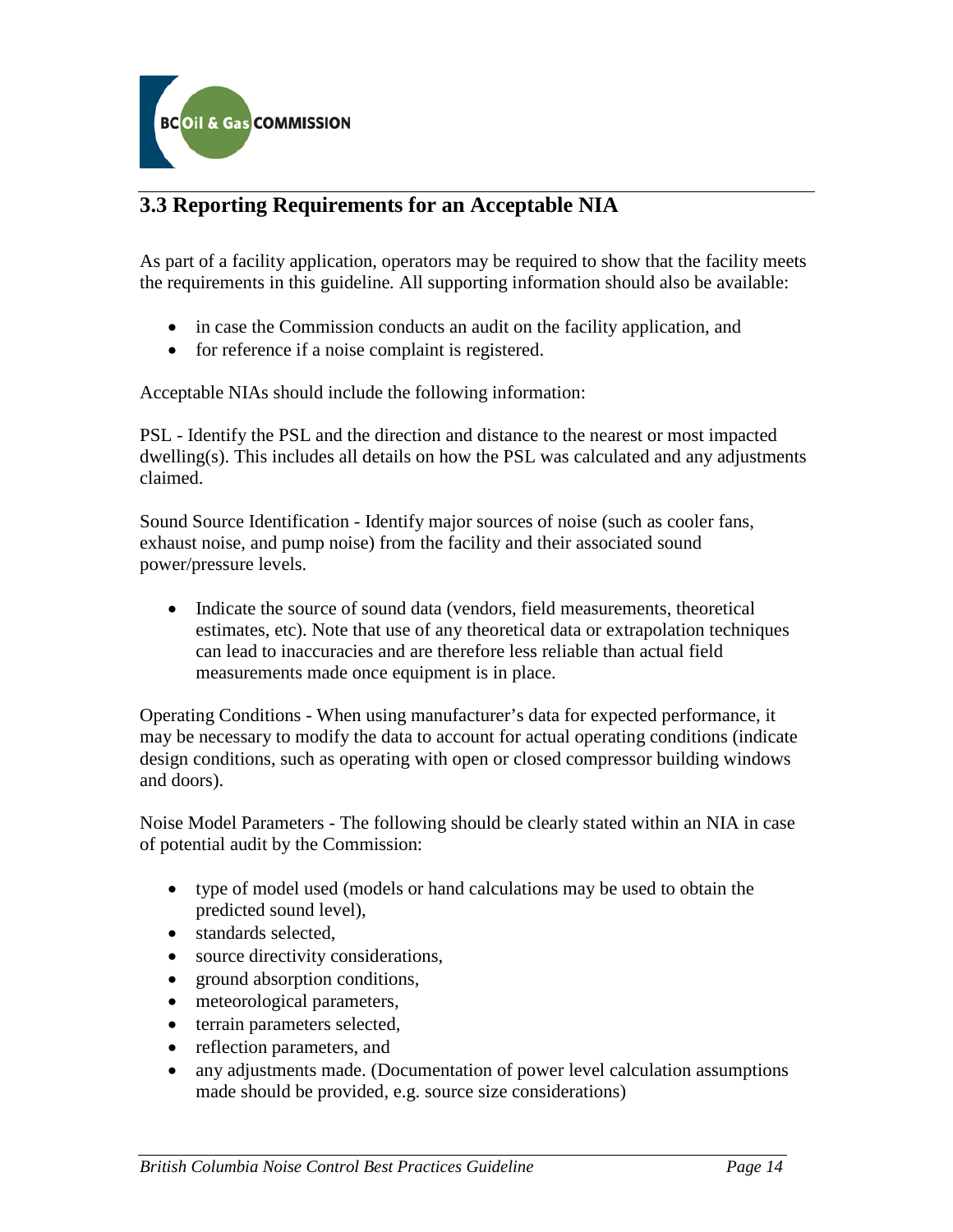

If sound pressure levels are determined using estimates, the NIA should clearly show the methodology used.

Predicted Sound Level

- Identify the predicted overall (cumulative) sound level at the nearest or most likely affected dwelling. Only nighttime sound levels are considered necessary, however, if there are differences between day and night operations, both levels should be calculated.
- Indicate whether the facility is consistent with best practices.

Attenuation Measures

- If predicted sound levels indicate inconsistency with this best practices guideline, attenuation measures that the operator is committing to and implementing should be identified.
- If predicted sound levels indicate inconsistency with this best practices guideline and further attenuation measures are not practical, the NIA should be included with the application, along with reasons why the measures proposed to reduce the impacts are not practical.

Analyst's Information

• Provide the name and contact information for the person conducting the NIA.

# <span id="page-15-0"></span>**4. Adherence to Best Practices**

### <span id="page-15-1"></span>**4.1 Noise Complaints and Noise Management Plans (NMP)**

Facilities are following best practices guideline if a Comprehensive Sound Level (CSL) survey conducted at representative conditions obtains results equal to or lower than the established PSL, considering Low Frequency Noise (LFN). Alternatively, if the Commission agrees that a CSL survey is not practical, a detailed Noise Management Plan (NMP) approved by the Commission may be used.

#### **4.1.1 Noise Management Plans**

A NMP should include:

- <span id="page-15-2"></span>• identification of noise sources,
- assessment of current noise mitigation programs,
- methods of noise measurement,
- best practices programs, and
- continuous improvement programs.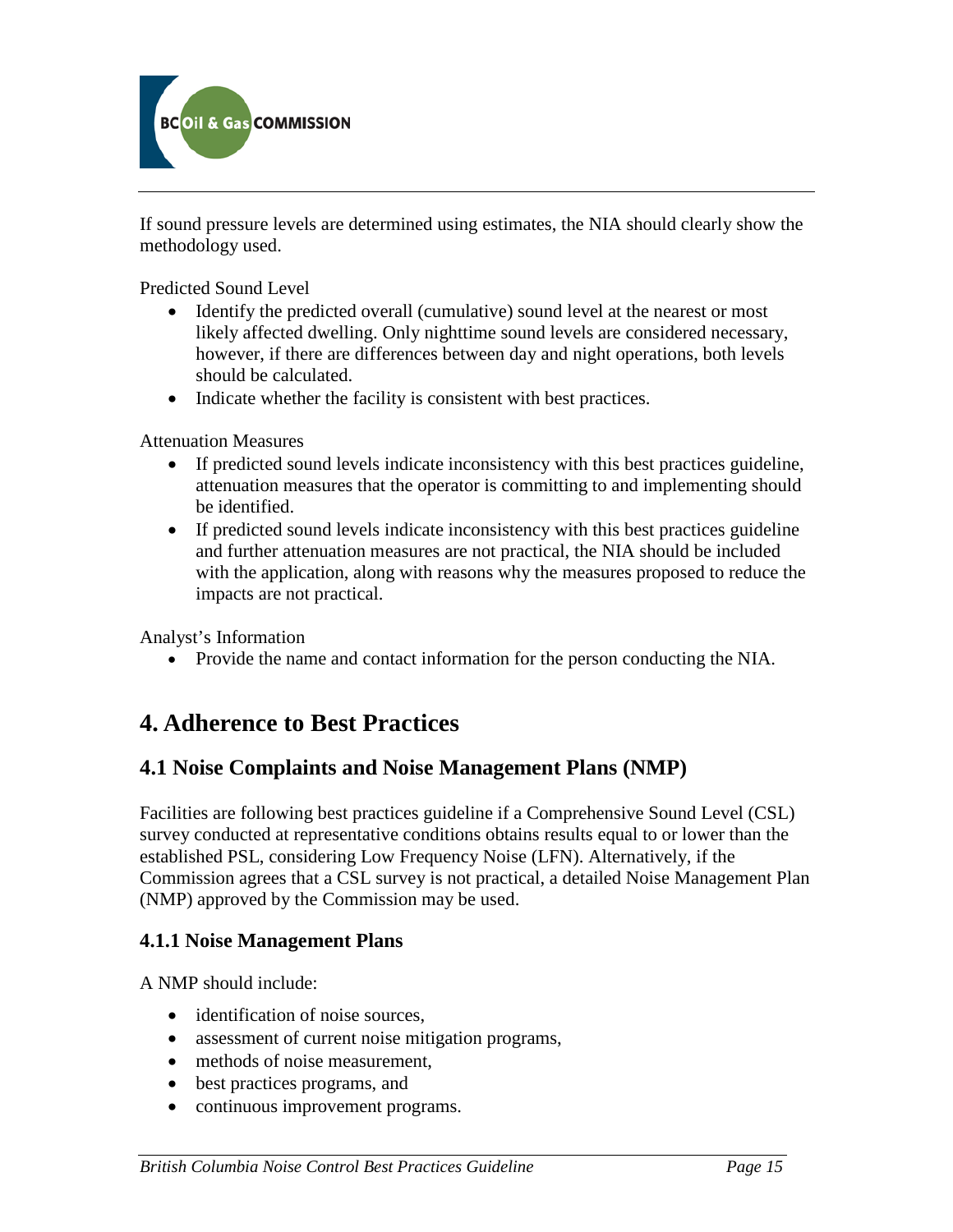

In all cases, a NMP should be discussed with and incorporate input from all potentially affected persons, such as local neighbors, First Nations, regulated and non-regulated industries, and local government. The Commission is willing to assist in the process if requested by the lead industrial operator.

# <span id="page-16-0"></span>**4.2 Risk-Assessed Audits**

The Commission may conduct random audits on facility applications, and expects sound levels and NIAs to be complete and technically relevant as set out in this best practices guideline.

<span id="page-16-1"></span>If the Commission determines that an event causes noise levels exceeding the PSL or an unacceptable noise impact on nearby residents, the Commission may suspend operations.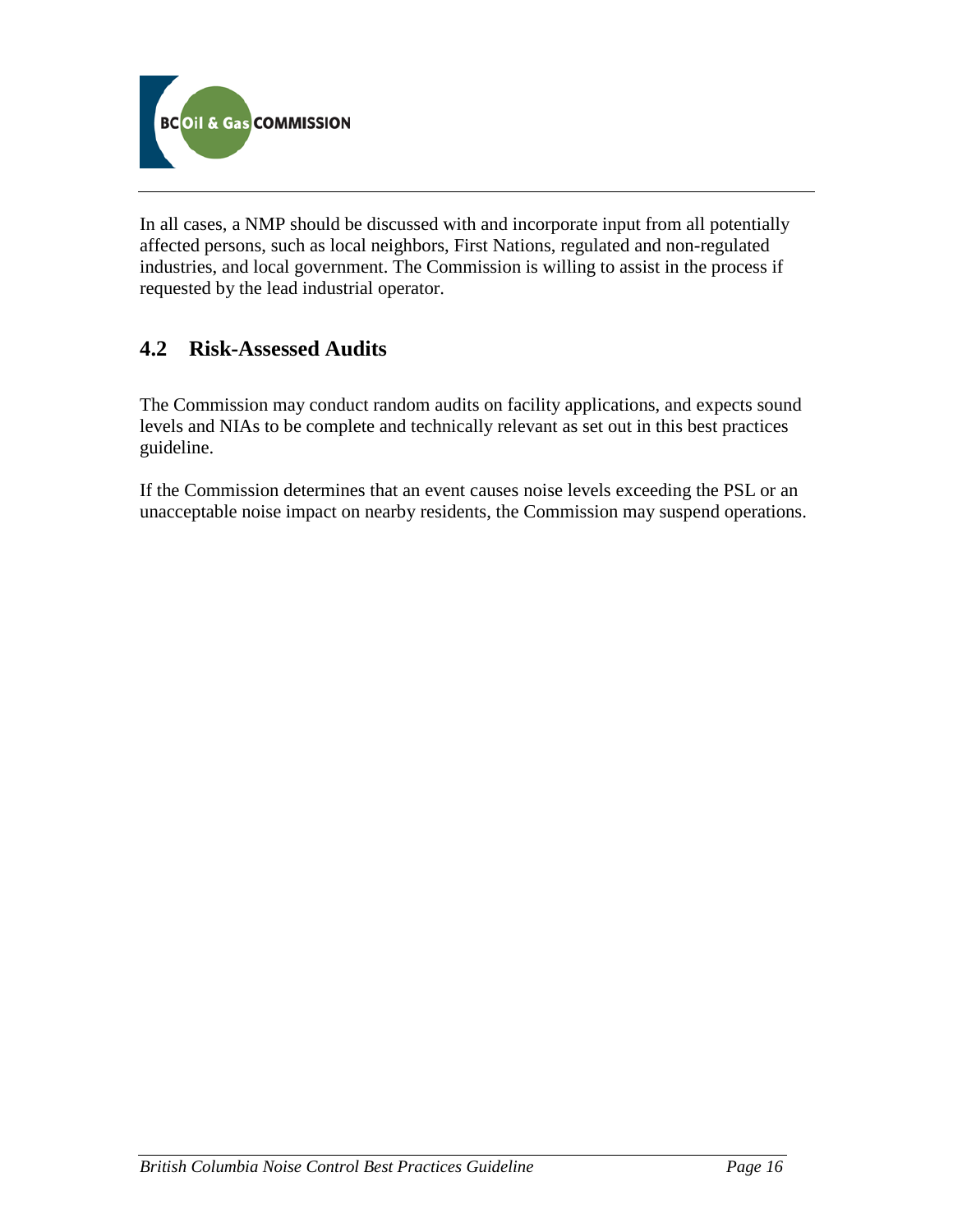

# **Glossary of Terms**

| Abnormal noise events        | Noises that are sufficiently infrequent as to be uncharacteristic<br>of an area or that occur so close to the microphone as to<br>dominate the measurements in an unrealistic manner.<br>Consideration should be given to deleting occurrences of<br>abnormal noise from the measurements to obtain a reasonably<br>accurate representation of the sound environment. Examples of<br>abnormal noises include a dog barking close to the microphone,<br>a vehicle passing nearby, people talking in the vicinity of the<br>microphone in a quiet environment, or a passing road grader.                                                                                               |
|------------------------------|--------------------------------------------------------------------------------------------------------------------------------------------------------------------------------------------------------------------------------------------------------------------------------------------------------------------------------------------------------------------------------------------------------------------------------------------------------------------------------------------------------------------------------------------------------------------------------------------------------------------------------------------------------------------------------------|
| Ambient noise                | All noises that exist in an area and are not related to a facility<br>covered by this guideline. Ambient noise includes sound from<br>other industrial noise not subject to this guideline such as<br>transportation sources, animals, and nature.                                                                                                                                                                                                                                                                                                                                                                                                                                   |
| Ambient sound level<br>(ASL) | The sound level that is a composite of different airborne sounds<br>from many sources far away from and near the point of<br>measurement. The ASL does not include any energy-related<br>industrial component and should be measured without it. The<br>ASL can be measured when the sound level in an area is not<br>believed to be represented by the basic sound levels in Table 2.<br>The ASL should be measured under representative conditions.<br>As with comprehensive sound levels, representative conditions<br>do not constitute absolute worst-case conditions (i.e. the most<br>quiet day in this case) but conditions that portray typical<br>conditions for the area. |
| A-weighted sound<br>level    | The sound level as measured on a sound level meter using a<br>setting that emphasizes the middle frequency components<br>similar to the frequency response of the human ear at levels<br>typical of rural backgrounds in mid frequencies.                                                                                                                                                                                                                                                                                                                                                                                                                                            |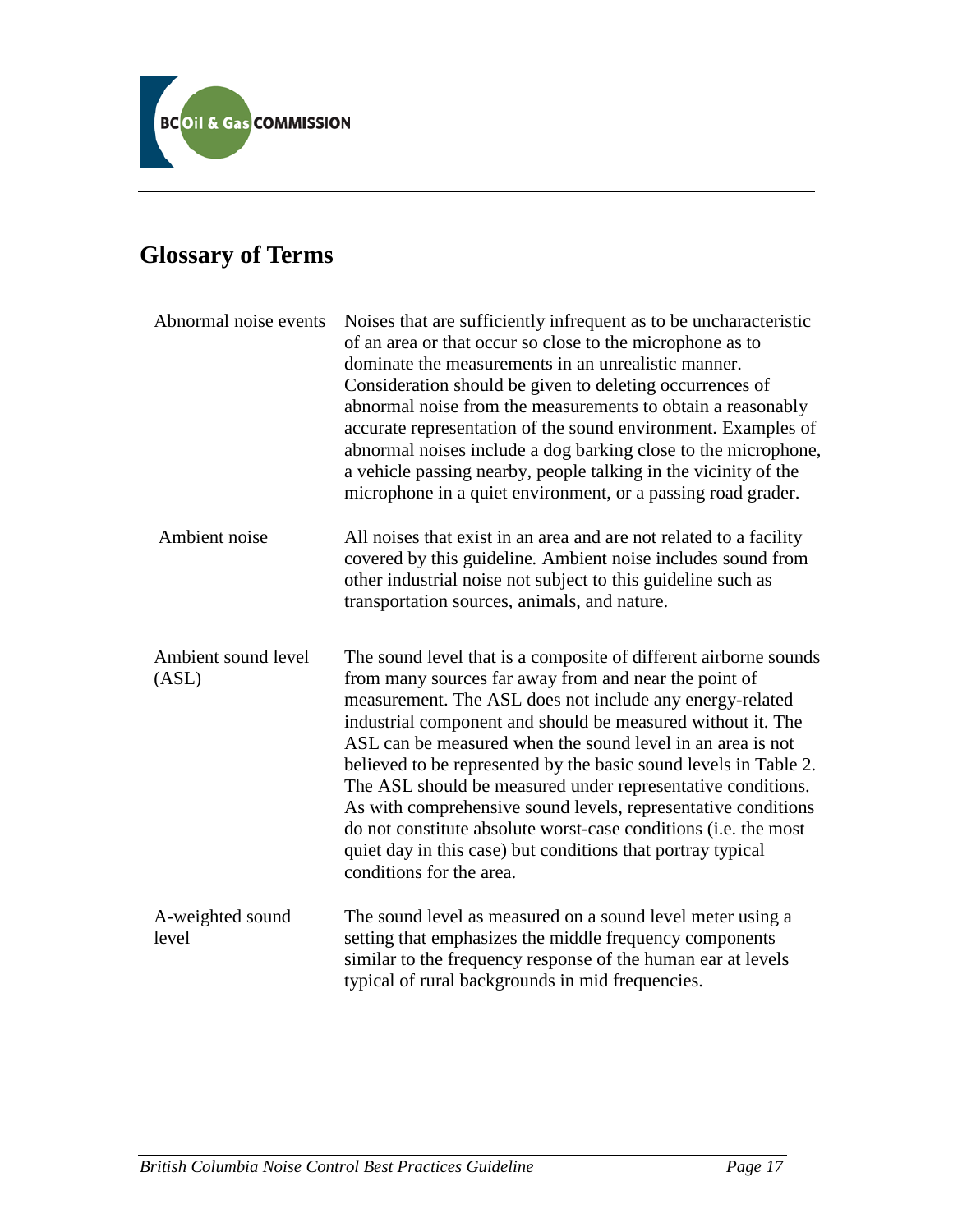

| Background noise           | The total noise from all sources that currently exist in an area.<br>Background noise includes sounds from the energy industry, as<br>well as other industrial noise not subject to this directive such as<br>transportation sources, animals, and nature.                                                                                                    |
|----------------------------|---------------------------------------------------------------------------------------------------------------------------------------------------------------------------------------------------------------------------------------------------------------------------------------------------------------------------------------------------------------|
| Basic sound level<br>(BSL) | The A-weighted Leq sound level commonly observed to occur<br>in the designated land-use categories with industrial presence.<br>The BSL is assumed to be 5 dBA above the ASL and is set out in<br>Table 2.                                                                                                                                                    |
| Calibration                | The procedure used for the adjustment of a sound level meter<br>using a reference source of a known sound pressure level and<br>frequency. Field calibration should take place before and after<br>the sound level measurements.                                                                                                                              |
| Category                   | A classification of a dwelling unit in relation to transportation<br>routes used to arrive at a BSL.                                                                                                                                                                                                                                                          |
| Category 1                 | Dwelling units more than 500 m from heavily travelled roads<br>and/or rail lines and not subject to frequent aircraft flyovers.                                                                                                                                                                                                                               |
| Category 2                 | Dwelling units more than 30 m but less than 500 m from heavily<br>travelled roads and/or rail lines and not subject to frequent<br>aircraft flyovers.                                                                                                                                                                                                         |
| Category 3                 | Dwelling units less than 30 m from heavily travelled roads<br>and/or rail lines and/or subject to frequent aircraft flyovers.                                                                                                                                                                                                                                 |
| Class A adjustment         | Consists of the sum of adjustments that account for the seasonal<br>nature of the noise source (cannot be used for design state) and<br>the actual ambient sound level in an area. It cannot exceed $+10$ dBA.<br>The Class A adjustment is added to the BSL, the daytime adjustment,<br>and the Class B adjustment to arrive at the permissible sound level. |
| Class B adjustment         | An adjustment based on the duration of a noisy activity that<br>recognizes that additional noise can be tolerated if it is known<br>that the duration will be limited. An adjustment of B1, B2,<br>B3, or B4 may be selected as applicable.                                                                                                                   |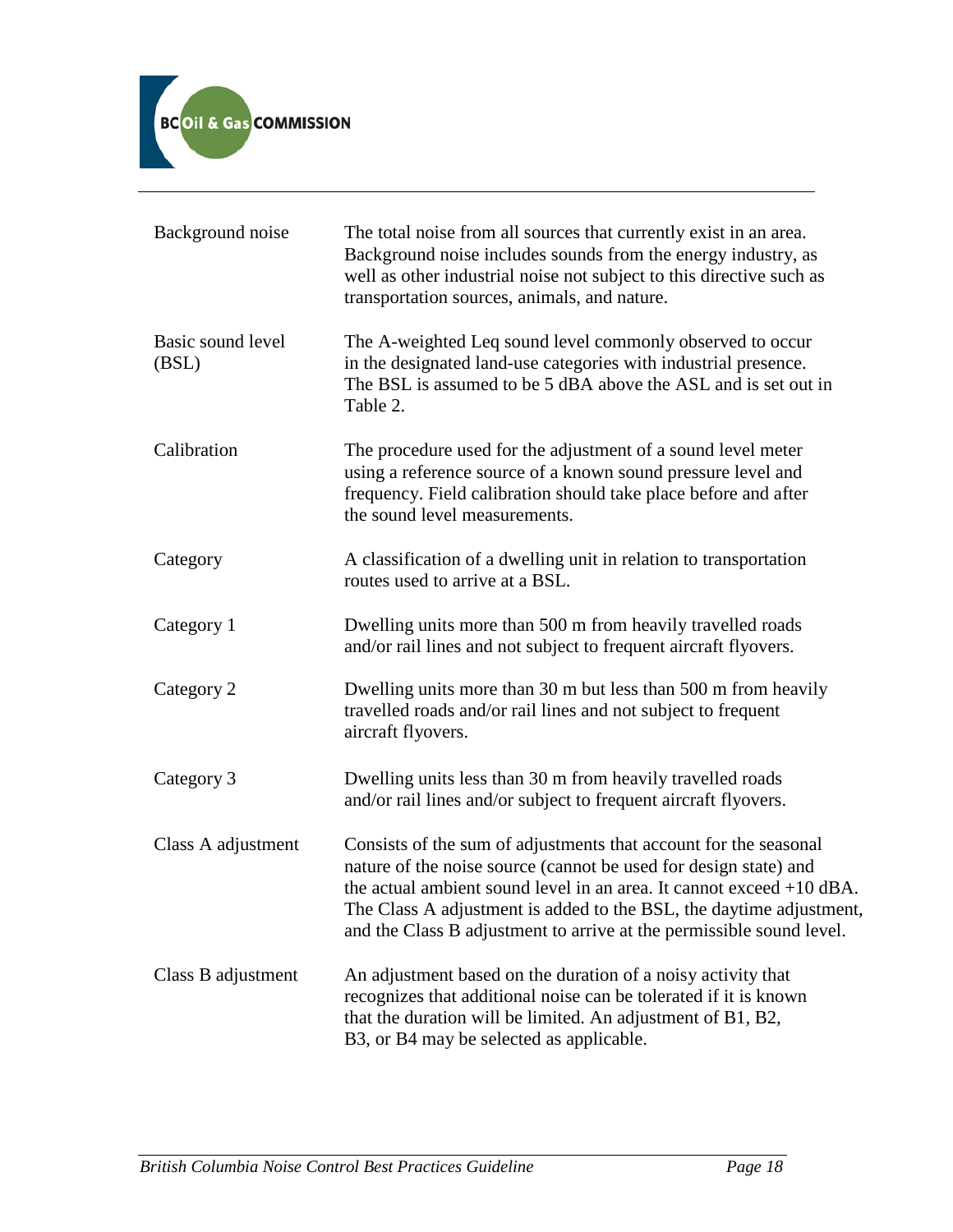

| Comprehensive sound<br>level (CSL) | The sound level that is a composite of different airborne sounds<br>from many sources far away from and near the point of<br>measurement. The CSL does include industrial components and<br>should be measured with them, but it should exclude abnormal<br>noise events. The CSL is used to determine whether a facility is<br>consistent with this guideline.                                                                                                      |
|------------------------------------|----------------------------------------------------------------------------------------------------------------------------------------------------------------------------------------------------------------------------------------------------------------------------------------------------------------------------------------------------------------------------------------------------------------------------------------------------------------------|
| Cumulative noise level             | The sound level that is the total contribution of all industrial<br>noise sources (existing and proposed) from Commission-<br>regulated facilities at the receptor.                                                                                                                                                                                                                                                                                                  |
| C-weighted sound<br>level          | The C-weighting approximates the sensitivity of human hearing<br>at industrial noise levels (above about 85 dBA). The C-<br>weighted sound level (i.e., measured with the C-weighting) is<br>more sensitive to sounds at low frequencies than the A-<br>weighted sound level and is sometimes used to assess the low-<br>frequency content of complex sound environments.                                                                                            |
| Daytime                            | Defined as the hours from 07:00 to 22:00.                                                                                                                                                                                                                                                                                                                                                                                                                            |
| Daytime adjustment                 | An adjustment that allows a 10 dBA increase because daytime<br>ambient sound levels are generally about 10 dBA higher than<br>nighttime values.                                                                                                                                                                                                                                                                                                                      |
| dB (decibel)                       | A unit of measure of sound pressure that compresses a large<br>range of numbers into a more meaningful scale. Hearing tests<br>indicate that the lowest audible pressure is about 2 x 10 <sup>-3</sup> Pa (0)<br>$dB$ ), while the sensation of pain is about 2 x 10 Pa (140 dB).<br>Generally, an increase of 10 dB is perceived as twice as loud.<br>Sound pressure level (dB) = 10 log $\left(\frac{p^2}{p_o^2}\right)$<br>= $20 \log \left(\frac{p}{p_o}\right)$ |

p = root-mean-square sound pressure (Pa)  $p_0$  = reference root-mean-square-sound pressure, generally 2 x 10<sup>-5</sup> Pa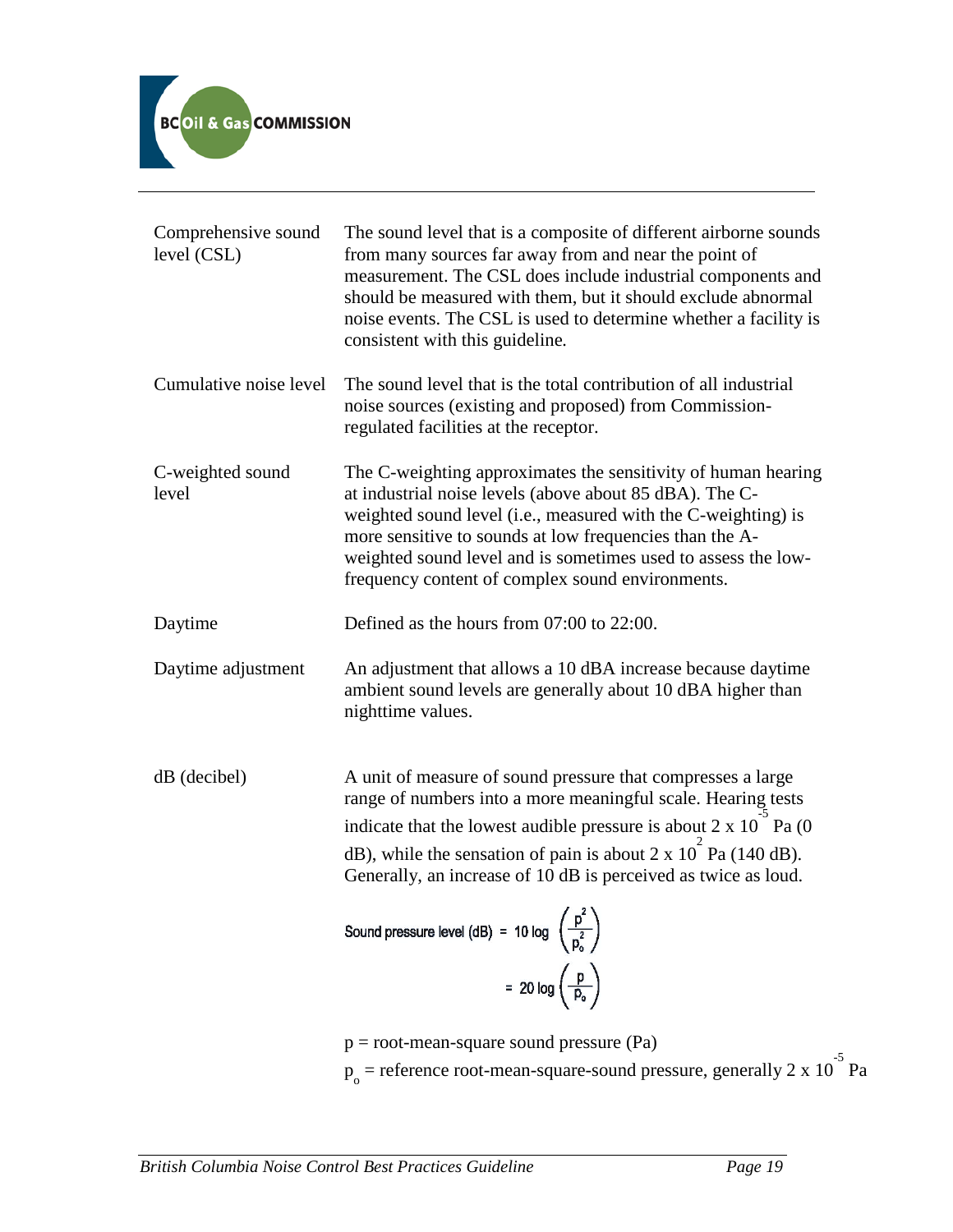

| dBA                              | The decibel (dB) sound pressure level filtered through the A<br>filtering network to approximate human hearing response at low<br>intensities. Also see dB and A-weighted sound level.                                                                                                                                                                                                                                                         |
|----------------------------------|------------------------------------------------------------------------------------------------------------------------------------------------------------------------------------------------------------------------------------------------------------------------------------------------------------------------------------------------------------------------------------------------------------------------------------------------|
| Dwelling unit                    | Any permanently or seasonally occupied residence with the<br>exception of an employee or worker residence, dormitory, or<br>construction camp located within an industrial plant boundary.<br>Trailer parks and campgrounds may qualify as a dwelling unit if it<br>can be demonstrated that they are in regular and consistent use<br>during the applicable season.                                                                           |
| Deferred facility                | Facilities constructed and in operation prior to October 1998.<br>This does not exempt them from following the best practices<br>guideline but does recognize that they were potentially designed<br>without the same considerations for noise.                                                                                                                                                                                                |
| Density per<br>quarter section   | Refers to a quarter section, with the most likely affected dwelling<br>at the centre (a 451 m radius). For quarter sections with various<br>land uses or with mixed densities, the density chosen should be<br>factored for the area under consideration.                                                                                                                                                                                      |
| Dwelling unit<br>(most impacted) | The nearest dwelling unit may not necessarily be the one most<br>likely affected because of factors such as topography or man-<br>made features. For example, the nearest dwelling unit to a<br>facility may be behind an intervening ridge, while a more distant<br>dwelling unit may be in direct line of sight with the facility. Care<br>should be taken in determining the most likely affected dwelling<br>unit. Also see Dwelling unit. |
| Low Frequency<br>Noise (LFN)     | Where a clear tone is present below and including 250 Hz and<br>the difference between the overall C-weighted sound level and<br>the overall A-weighted sound level exceeds 20 dB.                                                                                                                                                                                                                                                             |
| Heavily travelled<br>road        | Road or access that has frequent use or is travelled by<br>commercial and industrial traffic                                                                                                                                                                                                                                                                                                                                                   |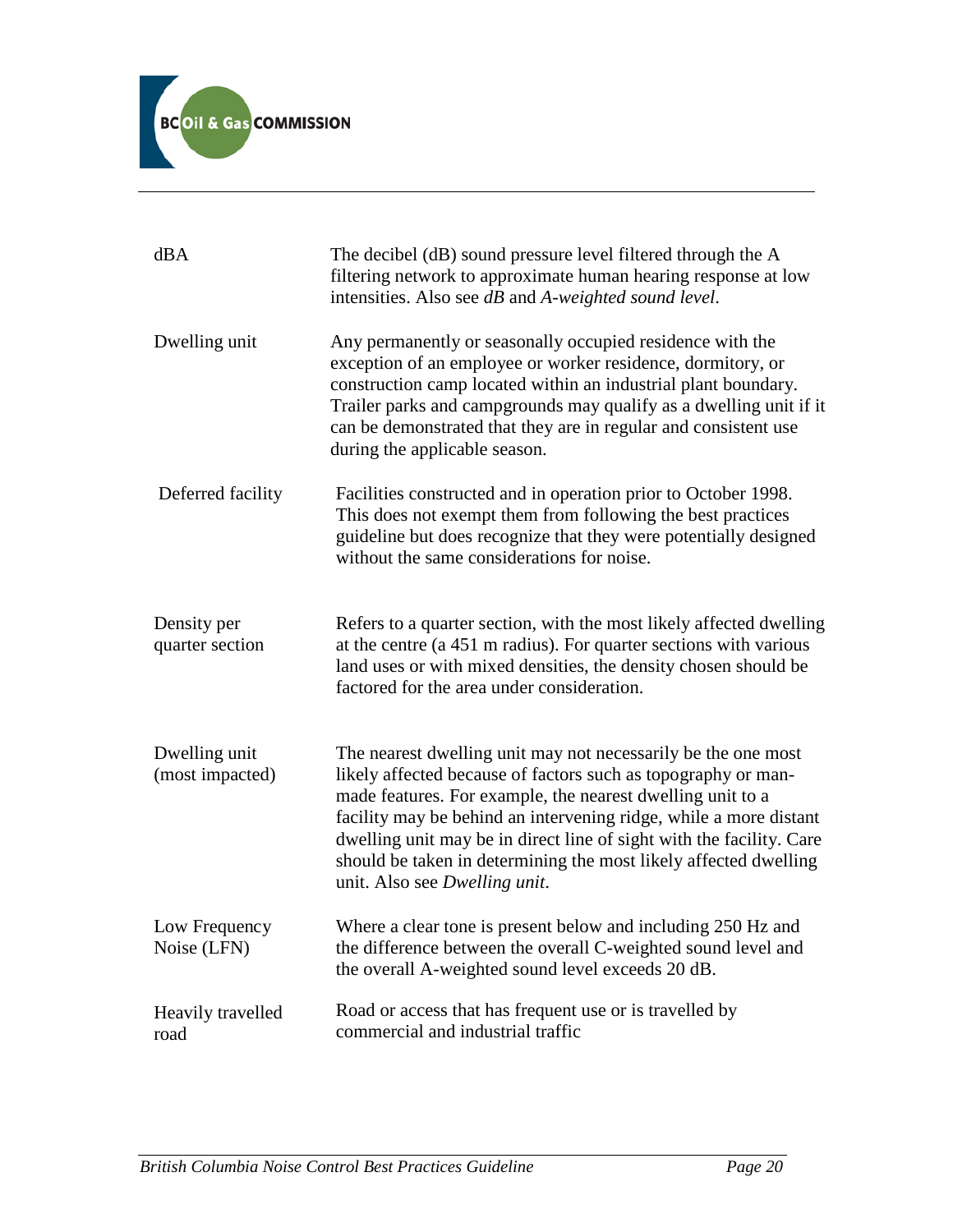

| Nighttime                           | Defined as the hours from 22:00 to 07:00.                                                                                                                                                                                                                                 |
|-------------------------------------|---------------------------------------------------------------------------------------------------------------------------------------------------------------------------------------------------------------------------------------------------------------------------|
| Noise                               | Generally associated with the unwanted portion of sound.                                                                                                                                                                                                                  |
| Noise impact<br>assessment<br>(NIA) | An NIA identifies the expected sound level emanating from a<br>facility as measured 15 m from the nearest or most likely<br>affected permanently or seasonally occupied dwelling. It also<br>identifies what the permissible sound level is and how it was<br>calculated. |
| Permissible<br>sound level<br>(PSL) | The maximum sound level that a facility should not exceed at a<br>point 15 m from the nearest or most impacted dwelling unit. The<br>PSL is the sum of the BSL, daytime adjustment, Class A<br>adjustment, and Class B adjustment.                                        |
| Practical                           | Action or activity performed in a timely manner taking into<br>consideration availability of required equipment to perform the<br>action or activity, access requirements, season, and location of<br>project.                                                            |
| Pristine area                       | A pure, natural area that might have a dwelling but no industrial<br>presence, including energy, agricultural, forestry, manufacturing,<br>recreational, or other industries that already impact the noise<br>environment.                                                |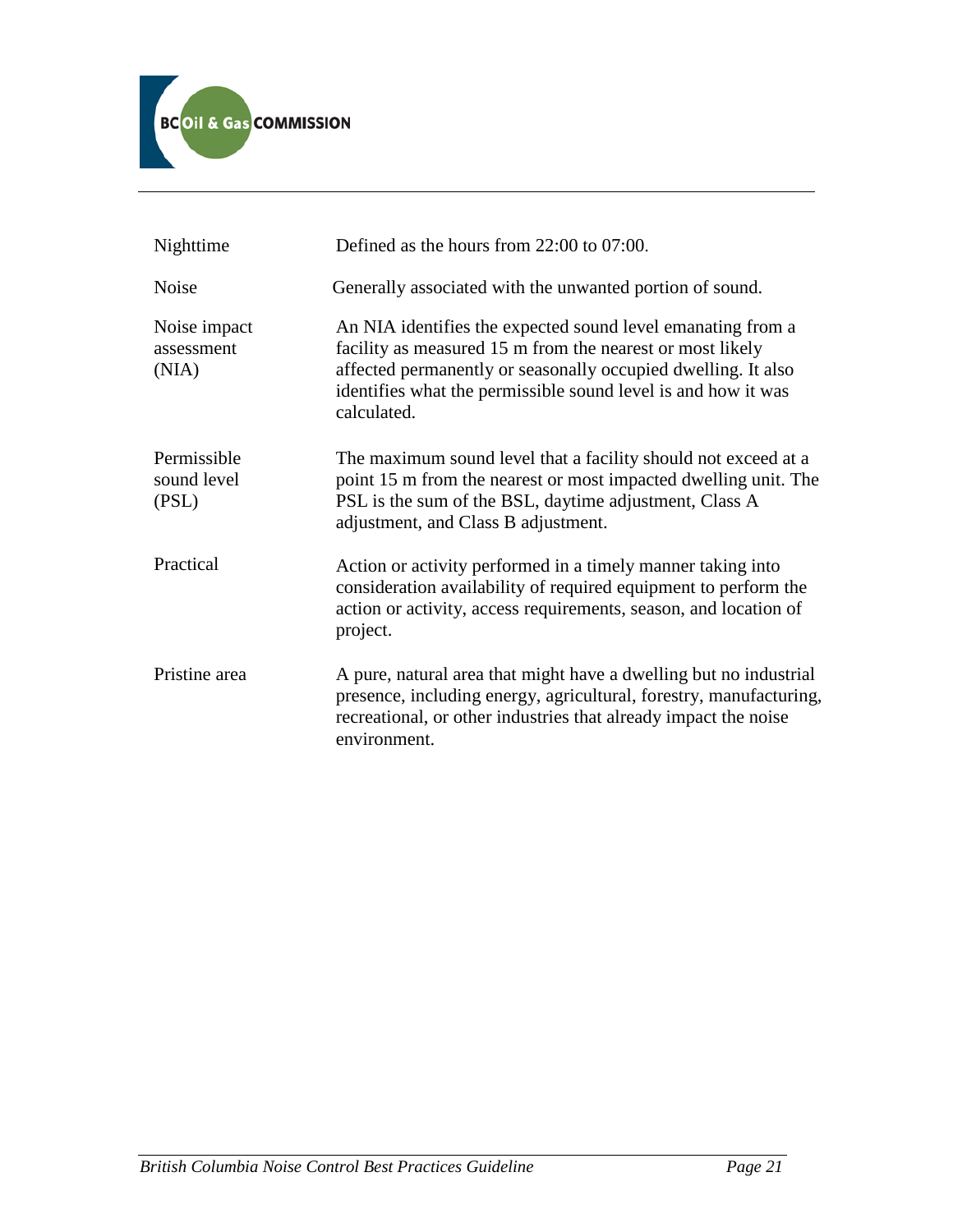

# **Appendix 1 Noise Impact Assessment Form**

British Columbia Oil and Gas Commission

| Licensee:             |            |  |
|-----------------------|------------|--|
| <b>Facility Name:</b> | I vpe:     |  |
| Legal Location:       |            |  |
| Contact:              | Telephone: |  |

#### **1. Permissible Sound Level (PSL) Determination (***Noise Control Guideline***)**

(Note that the PSL for a pre-1998 facility undergoing modifications may be the sound pressure level (SPL) that currently exists at the dwelling if no complaint exists and the current SPL exceeds the calculated PSL from Section 2.)

Complete the following for the nearest or most impacted dwelling(s):

| Distance from<br>facility | Direction from<br>facility | BSL (dBA) | Davtime<br>adiustment<br>(dBA) | Class A<br>adiustment<br>(dBA) | Class B<br>adiustment<br>(dBA) | Nighttime PSL<br>(dBA) | Davtime<br>PSL(dBA) |
|---------------------------|----------------------------|-----------|--------------------------------|--------------------------------|--------------------------------|------------------------|---------------------|
|                           |                            |           |                                |                                |                                |                        |                     |
|                           |                            |           |                                |                                |                                |                        |                     |

#### **2. Sound Source Identification**

For the new and existing equipment, identify major sources of noise from the facility, their associated sound power lever (PWL) or sound pressure level (SPL), the distance (far or free field) at which it was calculated or measured, and whether the sound data are from vendors, field measurement, theoretical estimates, etc.

| Predicted OR Measured<br>$\Box$ PWL (dBA) $\Box$ PWL (dBA)<br>New Equipment $\Box$ SPL (dBA) $\Box$ SPL (dBA) | Data Source | Distance calculated<br>or measured (m) |
|---------------------------------------------------------------------------------------------------------------|-------------|----------------------------------------|
|                                                                                                               |             |                                        |
|                                                                                                               |             |                                        |
|                                                                                                               |             |                                        |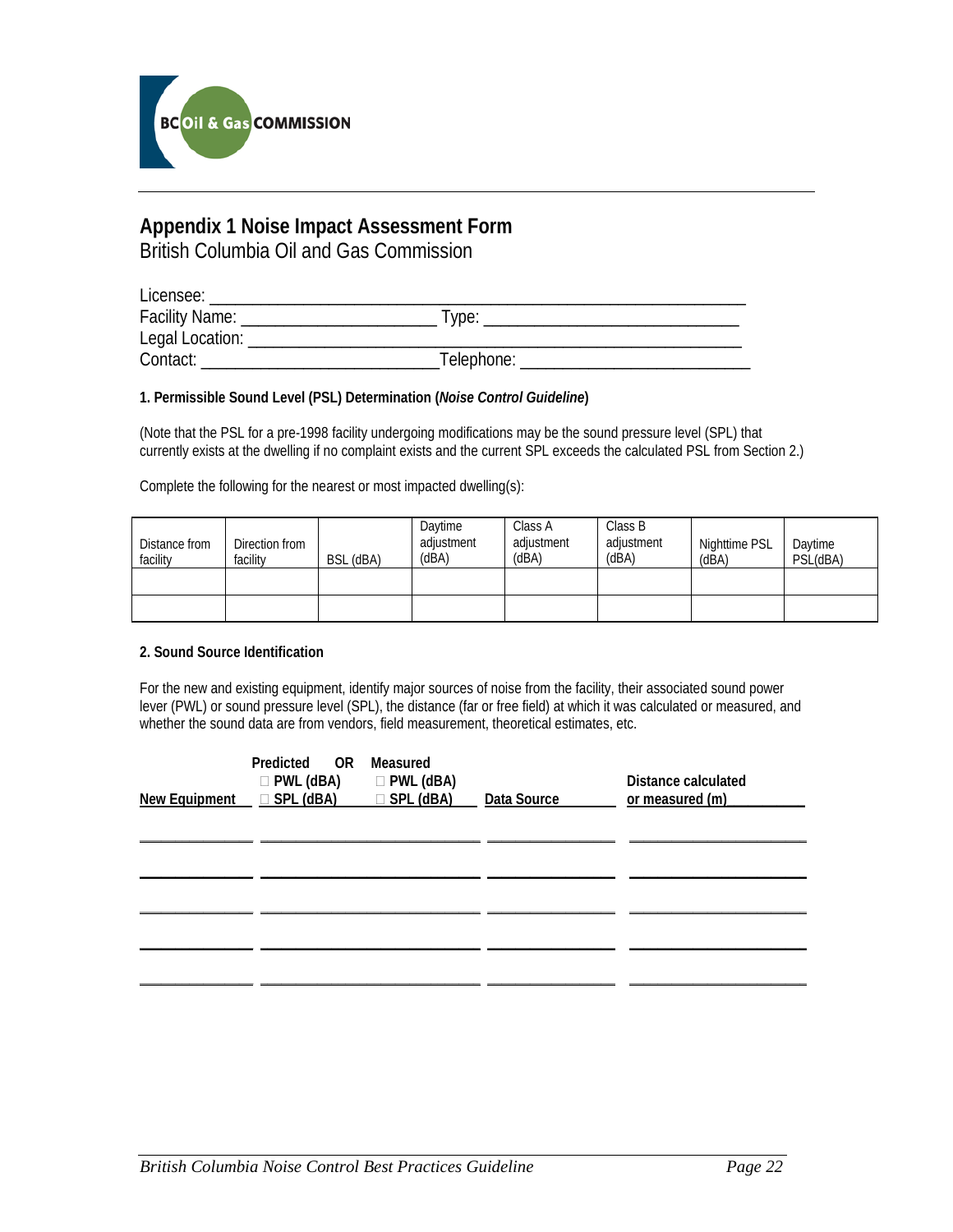

#### **3. Operating Conditions**

When using manufacturer's data for expected performance, it may be necessary to modify the data to account for actual operating conditions (for example, indicate conditions such as operating with windows/doors open or closed). Describe any considerations and assumptions used in conducting engineering estimates:

#### **4. Modeling Parameters**

If modeling was conducted, identify the parameters used (see Section 3):

#### **5. Predicted Sound Level**

Identify the predicted overall (cumulative) sound level at the nearest of most impacted dwelling. Typically, only the nighttime sound level is necessary, as levels do not often change from daytime to nighttime. However, if there are differences between day and night operations, both levels should be calculated.

Predicted sound level to the nearest or most impacted dwelling from new facility (including any existing facilities):

|               |      | Permissible sound level: | dRA.<br>l night |
|---------------|------|--------------------------|-----------------|
| If applicable | dBA. | Permissible sound level: |                 |

Is the predicted sound level less than the permissible sound level? Yes \_\_\_\_\_\_\_\_ No \_\_\_\_\_\_\_\_ If **YES**, go to number 7.

#### **6. Attenuation Measures**

(a) If 5 is **NO**, identify the noise attenuation measures the licensee is committing to:

Predicted sound level to the nearest or most impacted dwelling from the facility (**with** noise attenuation measures):  $dBA$  (night); if applicable:  $\frac{1}{2}$   $\frac{1}{2}$   $dBA$  (day) Is the predicted sound level less than the permissible sound level? Yes No

If **YES**, go to number 7.

(b) If 6(a) is **NO** or the licensee is not committing to any noise attenuation measures, the facility is not consistent with best practices. If further attenuation measures are not practical, provide the reasons why the measures proposed to reduce the impacts are not practical.

**Note: If 6(b) is NO, the Noise Impact Assessment should be included with the application filed as non-routine.**

| 8. Analyst's Name: |      |
|--------------------|------|
| Company:           |      |
| Title:             |      |
| Telephone:         | Date |

(continued) **OGC: Noise Control (April 2008)**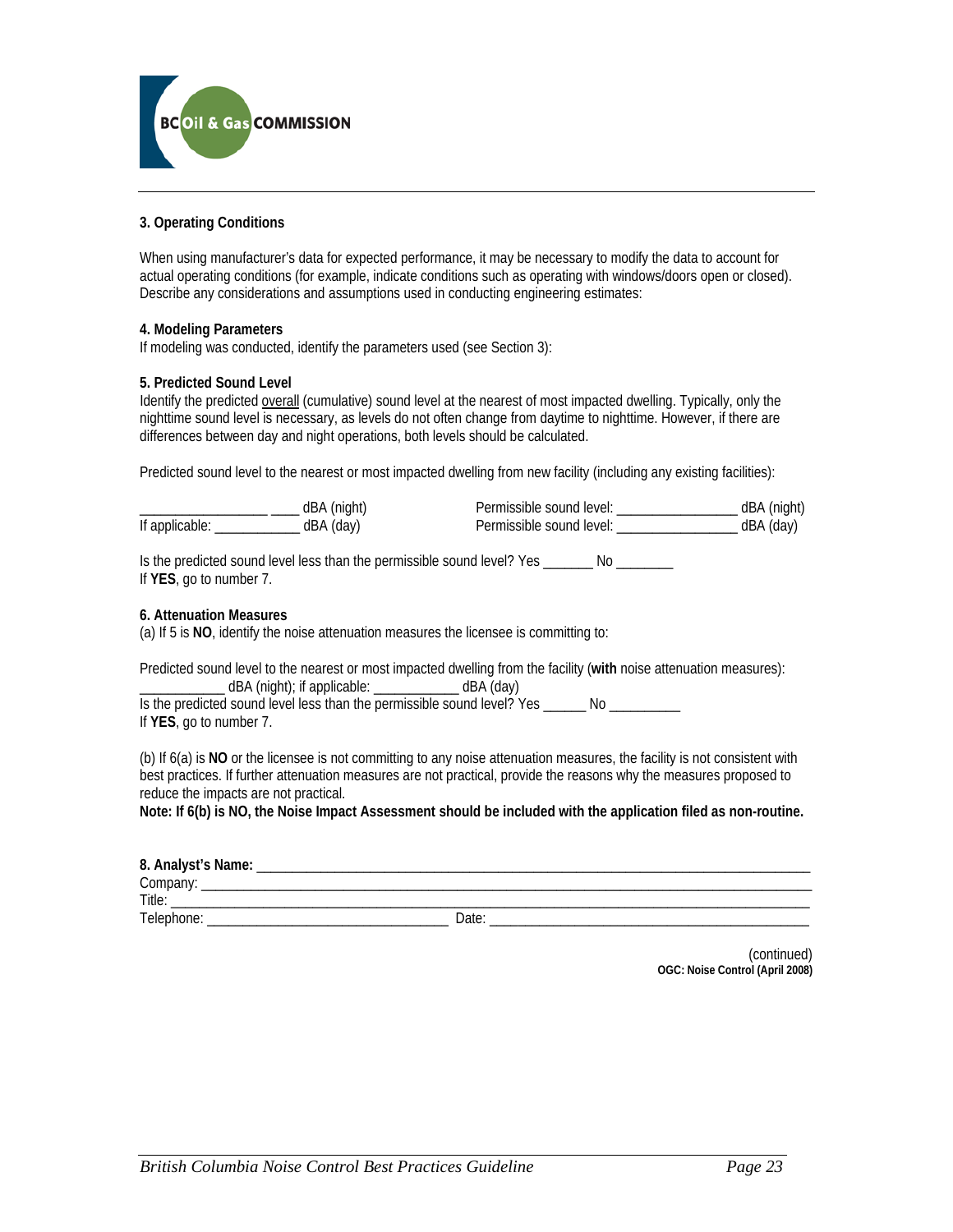

### **Appendix 2 Noise Complaint Investigation Form - Part 1** British Columbia Oil and Gas Commission

|                                        | Licensee representative: ________________ |
|----------------------------------------|-------------------------------------------|
| Legal Location: ______________________ |                                           |
| Address: ________________________      |                                           |
| Telephone:                             | Telephone:                                |

#### **Noise Characterization**

Identify the quality and characteristics of the noise.

| Distance to source:                         |                                                          |
|---------------------------------------------|----------------------------------------------------------|
|                                             | Where is the noise most annoying (inside/outside)? _____ |
| Is there a noticeable tone?                 | Describe:                                                |
| Is noise steady/intermittent/pulsating?     | Describe: ____________________                           |
| Is the noise heard and/or a vibration felt? | Describe:                                                |
| What is noise comparable to?                |                                                          |
| Other Comments:                             |                                                          |

#### **Weather Conditions**

Identify the weather conditions under which the noise is most noticeable.

| Temperature: _______________________                                                                           | Direction wind is coming from: ___________ |  |  |
|----------------------------------------------------------------------------------------------------------------|--------------------------------------------|--|--|
| Wind Speed (km/h): _______________                                                                             |                                            |  |  |
| Ground cover between dwelling and facility (snow, water, grass, crop, trees, ice, etc.):                       |                                            |  |  |
| Other Comments: The Comments of the Comments of the Comments of the Comments of the Comments of the Comments o |                                            |  |  |

\_\_\_\_\_\_\_\_\_\_\_\_\_\_\_\_\_\_\_\_\_\_\_\_\_\_\_\_\_\_\_\_\_\_\_\_\_\_\_\_\_\_\_\_\_\_\_\_\_\_\_\_\_\_\_\_\_\_\_\_\_\_\_\_\_\_\_\_\_\_\_\_\_\_\_\_\_\_\_\_\_\_\_\_\_\_\_

#### **Representative Conditions**

From the above, identify the conditions that should exist as closely as possible during a comprehensive sound survey.